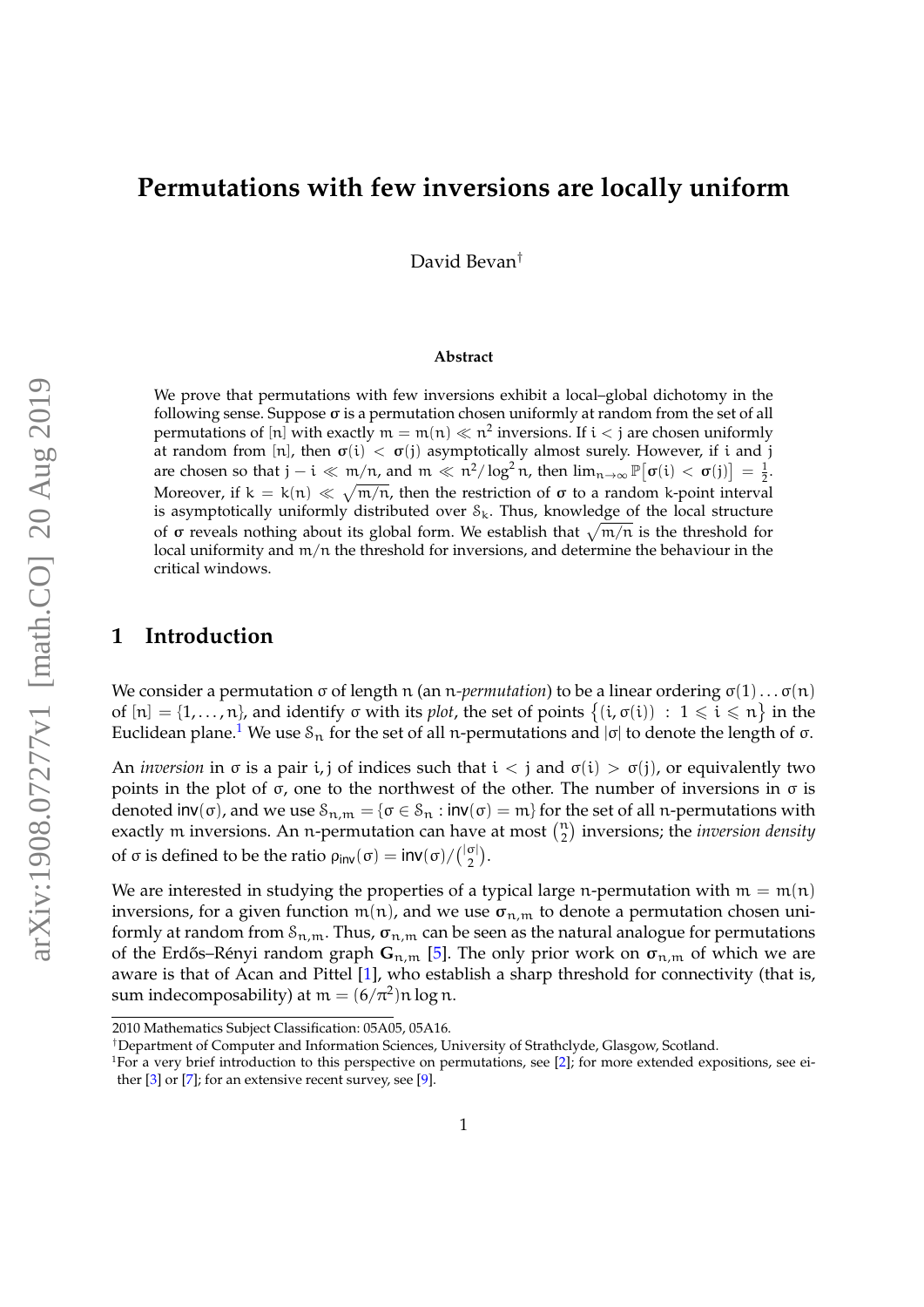

<span id="page-1-2"></span>**Figure 1:** The plot of a randomly selected permutation on 825 points with inversion density 0.01.

In this paper, our focus is on the *local* structure of  $\sigma_{n,m}$  when m grows superlinearly but subquadratically with n, that is<sup>[2](#page-1-0)</sup> when  $n \ll m \ll n^2$ . We call such (random) permutations *semi-sparse*.

Almost all the points of a semi-sparse permutation are close to the main diagonal in the following sense. The *absolute displacement* of the jth point of σ is  $d_i(σ) = |σ(j) – j|$ , its vertical distance from the main diagonal. Knuth [\[8\]](#page-16-6) defined the *total displacement* **td**( $\sigma$ ) =  $\sum_{j=1}^{|\sigma|} d_j(\sigma)$  as a natural measure of how close  $\sigma$  is to the identity. Subsequently, Diaconis and Graham [\[4\]](#page-16-7) proved that total displacement and number of inversions are related by the following double inequality:  $inv(σ)$  ≤ td( $σ$ ) ≤ 2inv( $σ$ ) for any permutation  $σ$ . Consequently, if  $σ_{n,m}$  is semi-sparse,

$$
\lim_{n\to\infty}\mathbb{P}\big[d_{j_n}(\sigma_{n,m})\gg m/n\big] = 0,
$$

for any sequence of positive integers  $(j_n)$  with  $j_n \leq n$ . Indeed, the analytic limit lim $_{n\to\infty} \sigma_{n,m}$ of semi-sparse permutations is the *permuton*[3](#page-1-1) whose support is the main diagonal (see [\[6\]](#page-16-8) and references therein for information about permutons). See Figure [1](#page-1-2) for an illustration of a permutation with small inversion density chosen uniformly from  $S_{825,3399}$ .

Unsurprisingly, then, if we pick two points randomly from a semi-sparse permutation  $\sigma_{n,m}$ , then asymptotically almost surely $4$  they do not form an inversion:

If 
$$
i < j
$$
, then  $\mathbb{P}[\sigma_{n,m}(i) > \sigma_{n,m}(j)] = \rho_{inv}(\sigma_{n,m}) = m/(\frac{n}{2}) \to 0$  as  $n \to \infty$ .

However, in stark contrast, the *local* structure is very different. Our primary result is that if we "zoom in" far enough, then locally a semi-sparse permutation is *uniform*, the restriction of  $\sigma_{n,m}$ to a sufficiently small interval being asymptotically uniformly distributed. The local structure of  $\sigma_{n,m}$  thus reveals nothing about its global form. As an illustration of this phenomenon, even for relatively small n, in the permutation in Figure [1](#page-1-2) more than 47% of the pairs of *adjacent* points form inversions (that is, descents).

<span id="page-1-0"></span><sup>&</sup>lt;sup>2</sup>We write f(n)  $\ll g(n)$  or  $g(n)$   $\gg$  f(n) if lim<sub>n→∞</sub> f(n)/g(n) = 0, and write f(n) ~ g(n) if lim<sub>n→∞</sub> f(n)/g(n) = 1.

<span id="page-1-1"></span><sup>&</sup>lt;sup>3</sup>A permuton is a probability measure on the unit square with uniform marginals.

<span id="page-1-3"></span><sup>&</sup>lt;sup>4</sup>A property Q =  $Q(n)$  holds asymptotically almost surely if  $\lim_{n\to\infty} \mathbb{P}[Q] = 1$ .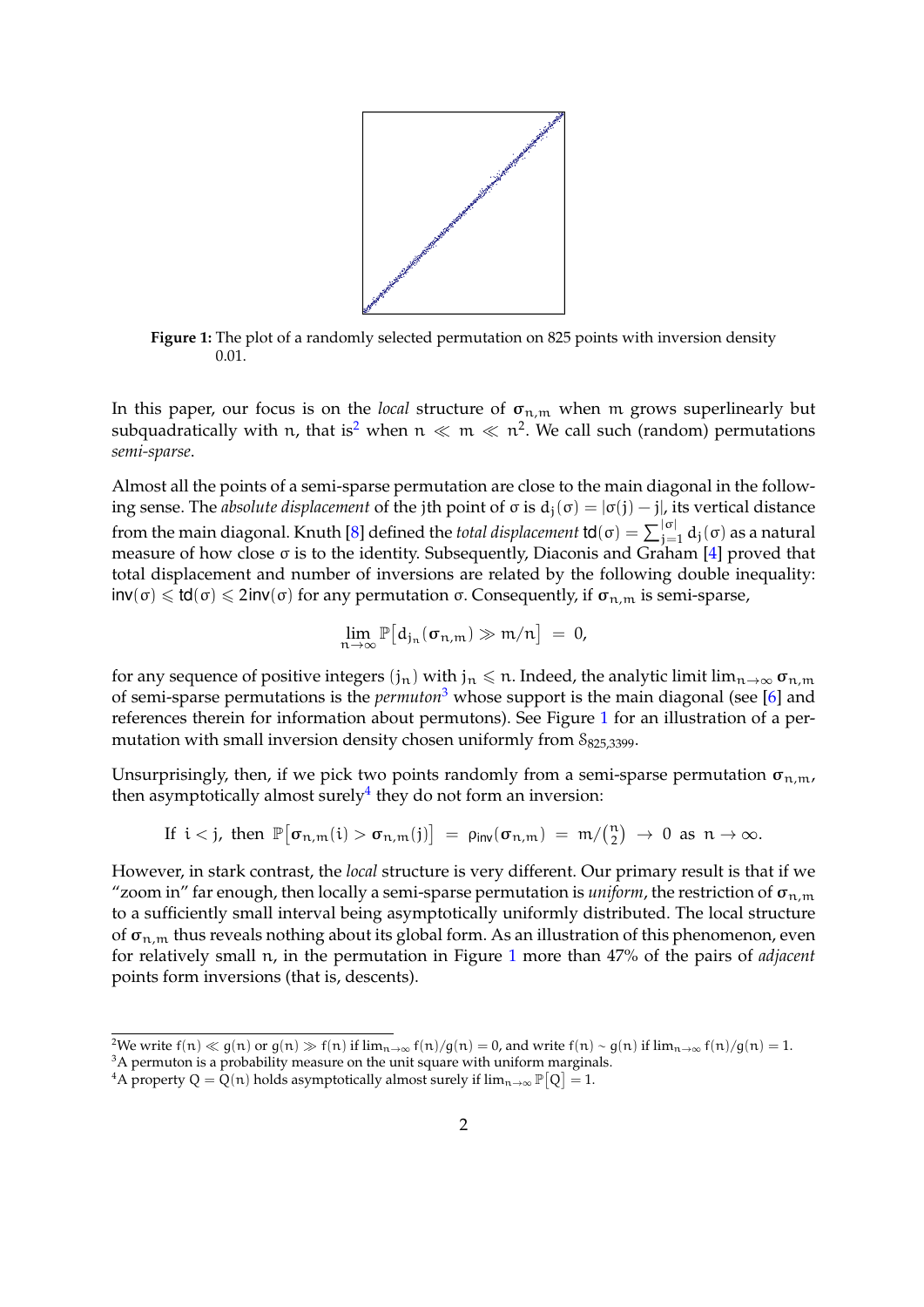#### **1.1 Results**

To state our results, we use the following notation and phraseology: σ[i, j] denotes the sequence σ(i)σ(i + 1). . . σ(j), the restriction of σ to the interval [i, j]. We say that σ[i, j] *forms* τ if the terms of σ[i, j] are in the same relative order as those of the permutation τ, and we say that τ *occurs at position j in*  $\sigma$  if  $\sigma$ [*j*, *j* +  $|\tau|$  - 1] forms  $\tau$ . In this context, the (*consecutive*) *subpermutation*  $\tau$  *is called* a (*consecutive*) *pattern*.

Our first theorem establishes uniformity at a sufficiently small scale.

<span id="page-2-0"></span>**Theorem 1.** Suppose  $n \ll m \ll n^2/\log^2 n$  and  $k \ll \sqrt{m/n}$ . Then, for any sequence of permutations  $(\tau_n)$  *with*  $|\tau_n| = k$  *and any sequence of positive integers*  $(j_n)$  *with*  $j_n \leq n + 1 - k$ *,* 

$$
\mathbb{P}[\tau_n \text{ occurs at position } j_n \text{ in } \sigma_{n,m}] \sim \frac{1}{k!}.
$$

If we "zoom out" a little, then we have the following behaviour in the critical window, where the probability that  $\sigma_{n,m}$  locally looks like a permutation  $\tau$  depends on  $\tau$ 's inversion density.

<span id="page-2-1"></span>**Theorem 2.** Suppose  $n \ll m \ll n^2/\log^2 n$  and  $k \sim \alpha \sqrt{m/n}$  for some  $\alpha > 0$ . Fix  $\rho \in [0,1]$ . Then, *for any sequence of permutations*  $(\tau_n)$  *with*  $|\tau_n| = k$  *and*  $\rho_{\text{inv}}(\tau_n) \sim \rho$ *, and any sequence of positive integers*  $(j_n)$  *with*  $j_n \leq n + 1 - k$ *,* 

$$
\mathbb{P}[\tau_n \text{ occurs at position } j_n \text{ in } \sigma_{n,m}] \sim e^{(1-2\rho)\alpha^2/4} \frac{1}{k!}.
$$

If our window is a bit wider, then any subpermutation with sufficient inversion density almost never occurs.

<span id="page-2-2"></span>**Theorem 3.** Suppose  $n \ll m \ll n^2/\log^2 n$  and  $k \gg \sqrt{m/n}$ . Suppose  $m/nk^2 \ll \rho \leq 1$ . Then, *for any sequence of permutations*  $(\tau_n)$  *with*  $|\tau_n| = k$  *and*  $\rho_{\text{inv}}(\tau_n) \sim \rho$ *, and any sequence of positive integers*  $(j_n)$  *with*  $j_n \leq n + 1 - k$ *,* 

 $\mathbb{P}[\tau_n$  occurs at position  $\mathfrak{j}_n$  in  $\sigma_{n,m}$   $] \ll \mathbb{P}[\sigma_{n,m}[\mathfrak{j}_n,\mathfrak{j}_n+k-1]$  is increasing .

These first three theorems thus reveal the existence of a threshold at  $k=\sqrt{\mathfrak{m}/\mathfrak{n}}$  for consecutive k-subpermutations of semi-sparse  $\sigma_{n,m}$  to be uniformly distributed.

If we turn our attention to pairs of points, the threshold for i, j being an inversion in  $\sigma_{n,m}$  is at the larger scale  $j - i = m/n$ . Below this, i, j is as likely to be an inversion as not, whereas above it, i, j is almost never an inversion.

<span id="page-2-3"></span>**Theorem 4.** Suppose  $n \ll m \ll n^2/\log^2 n$  and  $(j_n)$  is any sequence of positive integers such that  $j_n \leq n - k$ *. Then,* 

$$
\lim_{n\to\infty}\mathbb{P}[\sigma_{n,m}(j_n) > \sigma_{n,m}(j_n+k)] = \begin{cases} \frac{1}{2} & \text{if } k \ll m/n, \\ 0 & \text{if } k \gg m/n. \end{cases}
$$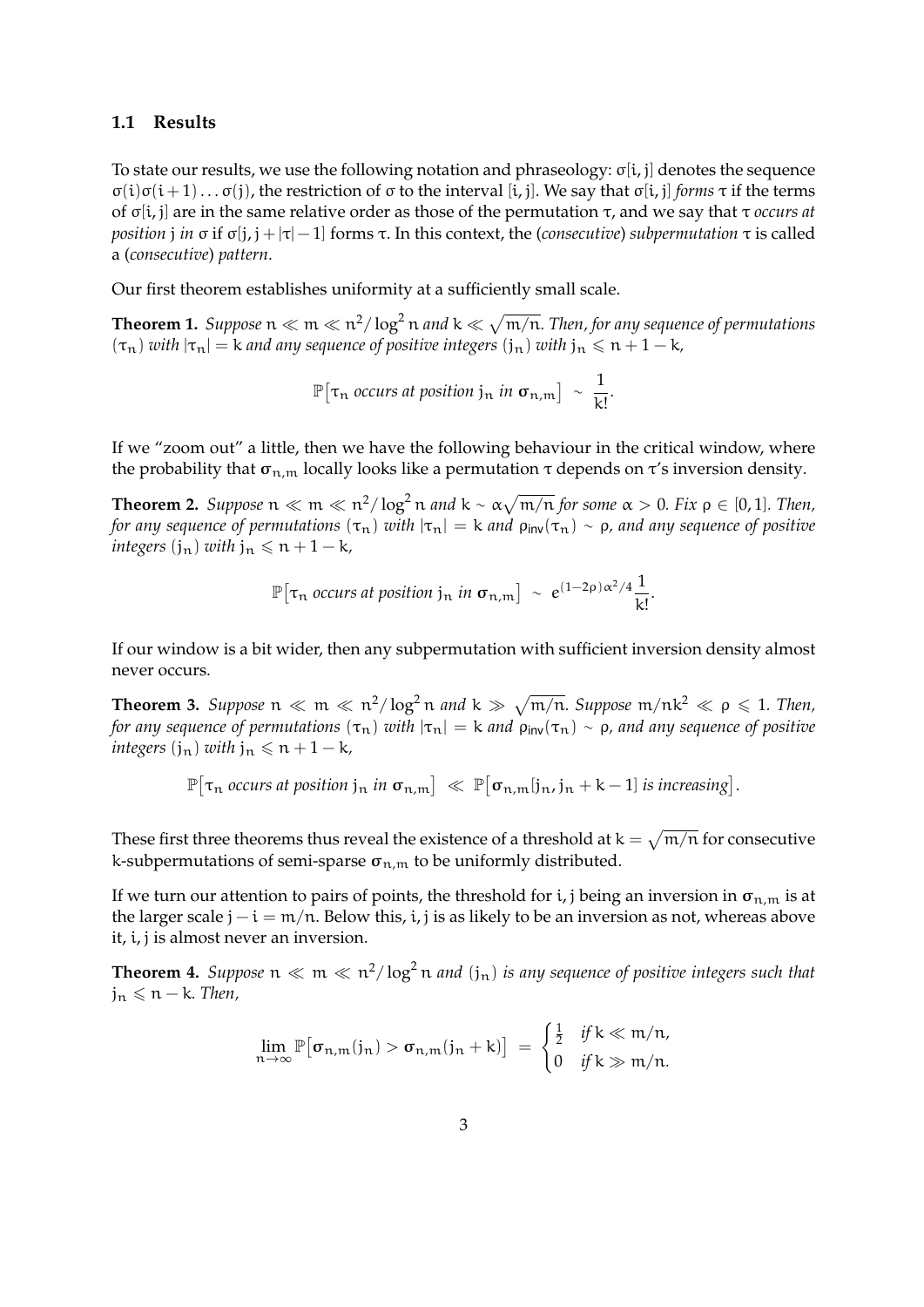To conclude, we determine for  $j - i$  in the critical window the exact asymptotic probability of i, j forming an inversion.

<span id="page-3-0"></span>**Theorem 5.** Suppose  $n \ll m \ll n^2/\log^2 n$  and  $k \sim \alpha m/n$  for some  $\alpha > 0$ . Then, for any sequence of *positive integers*  $(i_n)$  *with*  $j_n \leq n - k$ *,* 

$$
\lim_{n\to\infty}\mathbb{P}\big[\sigma_{n,m}(j_n)>\sigma_{n,m}(j_n+k)\big]\;=\;\frac{e^{\alpha}(\alpha-1)+1}{(e^{\alpha}-1)^2}\;<\;\frac{1}{2}.
$$

### **1.2 Methodology**

The four essential components of our approach are as follows. Firstly, we establish a position independence result (Proposition [8\)](#page-4-0): For any n and m, the random permutation  $\sigma_{n,m}$  "looks the same" in any two intervals of the same length. This means that we need only consider the structure of the first k points of  $\sigma_{n,m}$ . Secondly, we represent permutations by their inversion sequences. Thirdly, we establish conditions under which we can use weak compositions to approximate large suffixes of inversion sequences of random semi-sparse permutations (Corollary [10\)](#page-6-0). And, finally, we make use of a tripartition of these inversion sequences to enable us to apply these approximations to asymptotically enumerate certain classes of permutations (Proposition [11](#page-7-0) and Proposition [14\)](#page-9-0) which we use to yield our results.

In Section [2,](#page-4-1) we develop this framework, proving the position independence of consecutive patterns and establishing how to count semi-sparse permutations by approximating inversion sequences with weak compositions. Section [3](#page-9-1) then contains the proofs of Theorems [1,](#page-2-0) [2](#page-2-1) and [3,](#page-2-2) establishing the threshold for local uniformity. Finally, in Section [4,](#page-12-0) we prove Theorems [4](#page-2-3) and [5,](#page-3-0) which establish the threshold for inversions.

The approximations we use are only valid when  $m \ll n^2/\log^2 n$ . (See the comment after the proof of Proposition [11.](#page-7-0)) For faster-growing m, a different approach is needed. Thus, the following questions remain open.

**Question 6.** Suppose  $m = \Omega(n^2/\log^2 n)$ . How slowly does k need to grow so that for any sequence *of permutations*  $(\tau_n)$  *with*  $|\tau_n| = k$  *and any sequence of positive integers*  $(j_n)$  *with*  $j_n \leq n + 1 - k$ *,* 

$$
\mathbb{P}[\tau_n \text{ occurs at position } j_n \text{ in } \sigma_{n,m}] \sim \frac{1}{k!}?
$$

<span id="page-3-1"></span>**Question 7.** Suppose  $m = \Omega(n^2/\log^2 n)$ . How slowly does k need to grow so that for any sequence *of positive integers*  $(j_n)$  *with*  $j_n \leq n - k$ *,* 

$$
\lim_{n\to\infty}\mathbb{P}\big[\sigma_{n,m}(j_n)>\sigma_{n,m}(j_n+k)\big] = \tfrac{1}{2}?
$$

It seems likely that techniques suitable for answering these questions for the remainder of the semi-sparse range ( $m \ll n^2$ ) may well not be applicable to dense permutations, when  $m \sim \rho(\frac{n}{2})$ . The only simple solution appears to be for Question [7](#page-3-1) in the dense case when  $\rho = \frac{1}{2}$  $\frac{1}{2}$ , when the probability of j, j + k forming an inversion is  $\frac{1}{2}$  for all k < n.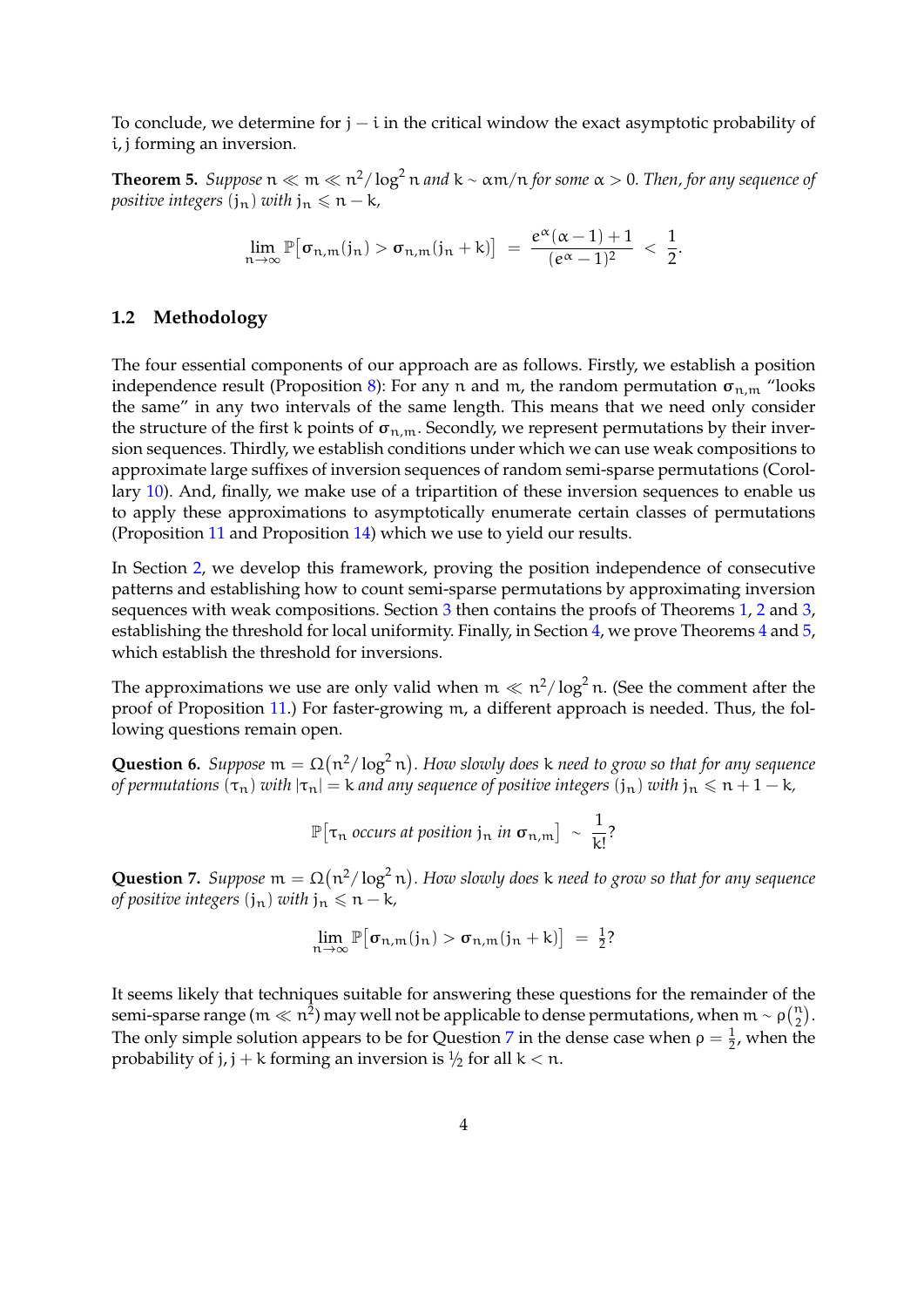<span id="page-4-2"></span>

**Figure 2:** The bijection used in the proof of Proposition [8:](#page-4-0) the point marked  $\times$  is replaced by that marked  $\pm$ ; the pattern 2341 occurs at position 3 in σ and at position 4 in Ψ(σ)

# <span id="page-4-1"></span>**2 Foundations**

In this section, we establish the basic framework we use to prove our results: the position independence of subpermutations and the asymptotic enumeration of inversion sequences by approximation using weak compositions.

### **2.1 Position independence**

Our first observation is that the distribution of any consecutive pattern in  $\sigma_{n,m}$  is independent of its position. This holds for any given n and m. As a consequence, in subsequent arguments, we need only consider the occurrence of patterns at position 1 in  $\sigma_{n,m}$ .

<span id="page-4-0"></span>**Proposition 8.** *For any permutation*  $\tau \in S_k$  *and any positive*  $i, j \leq n + 1 - k$ *,* 

 $\mathbb{P}\big[\tau$  occurs at position  $\mathfrak{i}$  *in*  $\boldsymbol{\sigma}_{\mathfrak{n},\mathfrak{m}}\big]=\mathbb{P}\big[\tau$  occurs at position  $\mathfrak{j}$  *in*  $\boldsymbol{\sigma}_{\mathfrak{n},\mathfrak{m}}\big].$ 

This result follows from the existence of an operation that removes the last point from a permutation and adds a new first point in such a way as to preserve the number of inversions. This operation shifts patterns rightwards.

*Proof.* As illustrated in Figure [2,](#page-4-2) let  $\Psi$  :  $\mathcal{S}_{n,m} \to \mathcal{S}_{n,m}$  be defined by

$$
\Psi(\sigma) = \Psi(\sigma_1 \sigma_2 \dots \sigma_n) = \sigma' = \sigma'_0 \sigma'_1 \dots \sigma'_{n-1},
$$

where  $\sigma'_0 = n + 1 - \sigma_n$ , and for  $1 \leq i < n$ ,

$$
\sigma'_i \;=\; \begin{cases} \sigma_i+1, & \text{if}\;\; \sigma'_0\leqslant \sigma_i < \sigma_n, \\ \sigma_i-1, & \text{if}\;\; \sigma_n < \sigma_i \leqslant \sigma'_0, \\ \sigma_i, & \text{otherwise}. \end{cases}
$$

Note that  $\sigma_n$  contributes  $n - \sigma_n$  inversions to  $\sigma$ , and  $\sigma'_0$  contributes the same number of inversions to  $\sigma'$ . For  $0 < i < n$ , the point  $\sigma'_i$  contributes the same number of inversions to  $\sigma'$  as  $\sigma_i$ does to σ. So inv(σ') = inv(σ). Since Ψ preserves length and has a well-defined inverse, it is a bijection on  $S_{n,m}$ .

If  $τ ∈ S_k$  occurs at position  $j ≤ n - k$  in  $σ$ , then  $τ$  occurs at position  $j + 1$  in  $Ψ(σ)$ . Hence, if  $1 \le i, j \le n + 1 - k$ , then  $\tau$  occurs at position i in  $\sigma$  if and only if  $\tau$  occurs at position j in  $\Psi^{j-i}(\sigma)$ .  $\Box$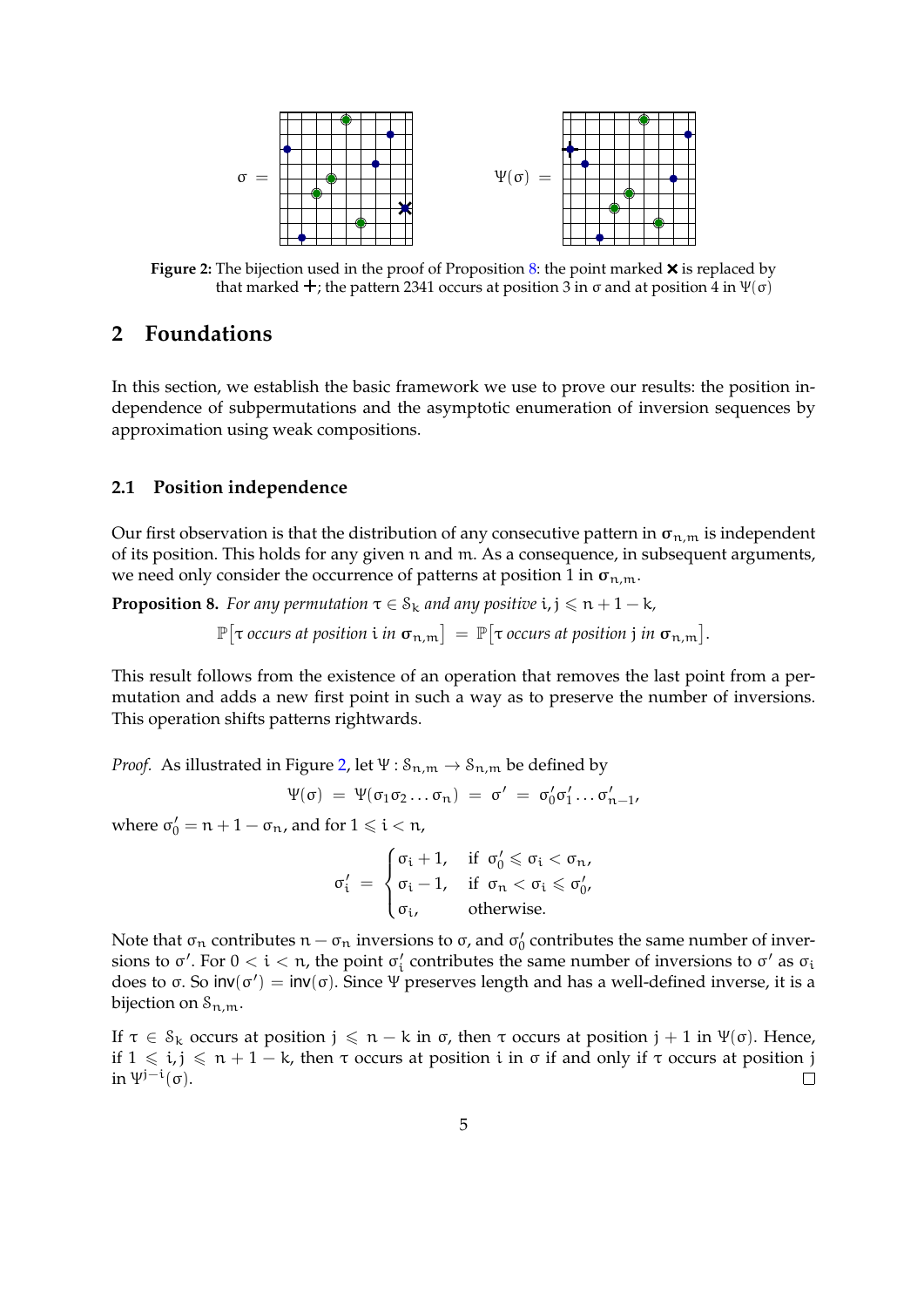<span id="page-5-0"></span>

**Figure 3:** A permutation with 20 inversions and its inversion sequence

### **2.2 Inversion sequences and weak compositions**

Key to our analysis is the representation of permutations as *inversion sequences*. The inversion sequence of an n-permutation  $\sigma$  is  $(e_j)_{j=1}^n$ , where  $e_j = |\{i : i < j \text{ and } \sigma_i > \sigma_j\}|$  is the number of inversions of  $\sigma$  whose right end is at position j. Note that  $\mathsf{inv}(\sigma) = \sum_j e_j$ .

Clearly, for each j, we have  $e_i < j$ , and in fact sequences satisfying this condition whose sum equals m are in bijection with n-permutations having m inversions. Each  $e_i$  can be considered to be the number of *balls* in a *box* whose capacity is j − 1. This is illustrated in Figure [3.](#page-5-0) Rather than working directly with permutations, we investigate the properties of this balls-in-boxes model when the number of balls (m) is superlinear but subquadratic in the number of boxes (n).

This analysis is aided by using (unrestricted) *weak compositions* to approximate inversion sequences. A *weak* t*-composition of* s is a sequence of t non-negative integers whose sum is s. In terms of our balls-in-boxes model, we have s balls in t boxes, each of whose capacity is *unlimited*. We use  $C_{t,s}$  to denote the set of all weak t-compositions of s. Clearly, the number of such compositions is given by  $|\mathcal{C}_{t,s}| = {s+t-1 \choose s}$  $\binom{t-1}{s}$ .

The foundation for our approximation is the fact that asymptotically almost surely, no term in a semi-sparse weak t-composition of s exceeds its expected value of s/t by a factor greater than log t. A specific instance of this proposition is proved by Acan and Pittel in [\[1\]](#page-16-1); we generalise their proof.

<span id="page-5-1"></span>**Proposition 9.** Suppose  $t \ll s \ll t^2/\log t$  and  $\chi_t$  is chosen uniformly at random from  $C_{t,s}$ . Then, for *any* ε > 0 *and sufficiently large* t*,*

$$
\mathbb{P}\left[\text{some term of } \chi_t \text{ is at least } (1+\epsilon)\frac{s}{t} \log t\right] \leq t^{-\epsilon/2}.
$$

*Proof.* Let  $L_r$  be the number of terms of  $\chi_t$  whose value is at least r. By the first moment method and linearity of expectation,  $\mathbb{P}\big[L_r>0\big] \leqslant \mathbb{E}\big[L_r\big]=\mathsf{t}\mathbb{P}\big[x_1\geqslant r\big]$ , where  $\mathrm{x}_1$  is the first term of  $\bm{\chi}_\mathsf{t}$ .

Now, for any positive r,

$$
\mathbb{P}\big[x_1\geqslant r\big]\;=\;\frac{\sum_{j=0}^{s-r}|\mathcal{C}_{t-1,j}|}{|\mathcal{C}_{t,s}|}\;=\;\frac{s!(s+t-r-1)!}{(s-r)!(s+t-1)!}\;\leqslant\; \left(\frac{s}{s+t-r}\right)^r\;=\;\left(1-\frac{t-r}{s+t-r}\right)^r.
$$
 Thus,  $\mathbb{P}\big[L_r>0\big]\;\leqslant\;t\big(1-\frac{t-r}{s+t-r}\big)^r\;\leqslant\;t\exp\Big(-\frac{r(t-r)}{s+t-r}\Big).$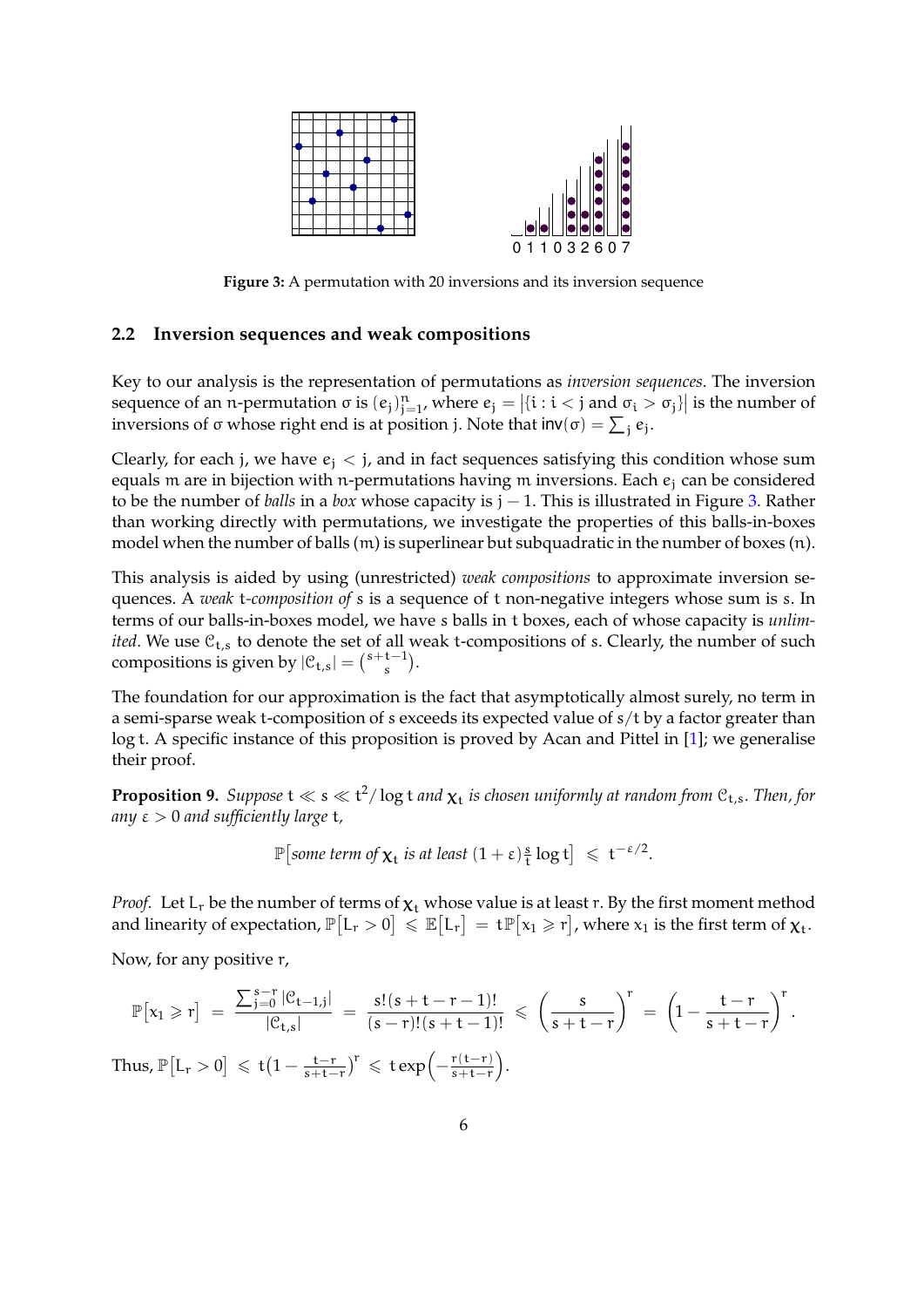<span id="page-6-1"></span>

**Figure 4:** A restricted weak composition, an inversion sequence suffix, and an unrestricted weak composition

Suppose  $r = \alpha \frac{s}{t}$  $\frac{s}{t}$  log t, where  $\alpha = 1 + \varepsilon$ . By the bound on s, we have  $r < t$  for sufficiently large t. Rearrangement then yields

$$
\frac{r(t-r)}{s+t-r} \ = \ \left(\frac{1-\frac{\alpha s \log t}{t^2}}{1+\frac{t}{s}-\frac{\alpha \log t}{t}}\right) \alpha \log t \ \geqslant \ \left(\alpha-\tfrac{\epsilon}{2}\right) \log t \ = \ \left(1+\tfrac{\epsilon}{2}\right) \log t
$$

for sufficiently large t, as long as  $t \ll s \ll t^2/\log t$ .

Hence, for t large enough,  $\mathbb{P}\big[L_r > 0\big] \leqslant t e^{-(1+\epsilon/2)\log t} = t^{-\epsilon/2}.$  $\Box$ 

We use weak compositions to approximate all but the first few terms in inversion sequences. Let  $\mathfrak{I}_{t,s,r}$  denote the set of *inversion sequence suffixes* that consists of weak t-compositions  $(e_j)_{j=1}^t$ of s in which  $e_i < j + r$  for each j. See the middle of Figure [4](#page-6-1) for an illustration.

If r is sufficiently large, then the number of these inversion sequence suffixes may be approximated by the number of unrestricted weak compositions.

<span id="page-6-0"></span>**Corollary 10.** *Suppose*  $t \ll s \ll t^2/\log t$  *and*  $r \geq (1 + \varepsilon) \frac{s}{t}$ t log t *for some positive* ε*. Then*

$$
|\mathfrak{I}_{t,s,r}| \sim {\mathfrak(s+t-1 \choose s}.
$$

*Proof.* Let  $C_{t,s,r}$  be the set of *restricted* weak t-compositions of s, in which every term is less than r. Clearly  $\mathcal{C}_{t,s,r} \subset \mathcal{I}_{t,s,r} \subset \mathcal{C}_{t,s}$  (see Figure [4\)](#page-6-1). By Proposition [9,](#page-5-1) we have  $|\mathcal{C}_{t,s,r}| \sim |\mathcal{C}_{t,s}|$ under the specified conditions on t, s and r. So,  $|\mathcal{I}_{t,s,r}| \sim |\mathcal{C}_{t,s}| = {s+t-1 \choose s}$  $\binom{t-1}{s}$ .  $\Box$ 

### **2.3 Counting permutations**

To make use of this approximation, we partition the terms of the inversion sequence of an npermutation into three parts. Given some  $k > 0$  and  $r \ge k$ , part A consists of the first k terms of the sequence (the first k boxes), B consists of the next  $r - k$  terms, and C consists of the remaining  $n - r$  terms. See Figure  $5$  for an illustration.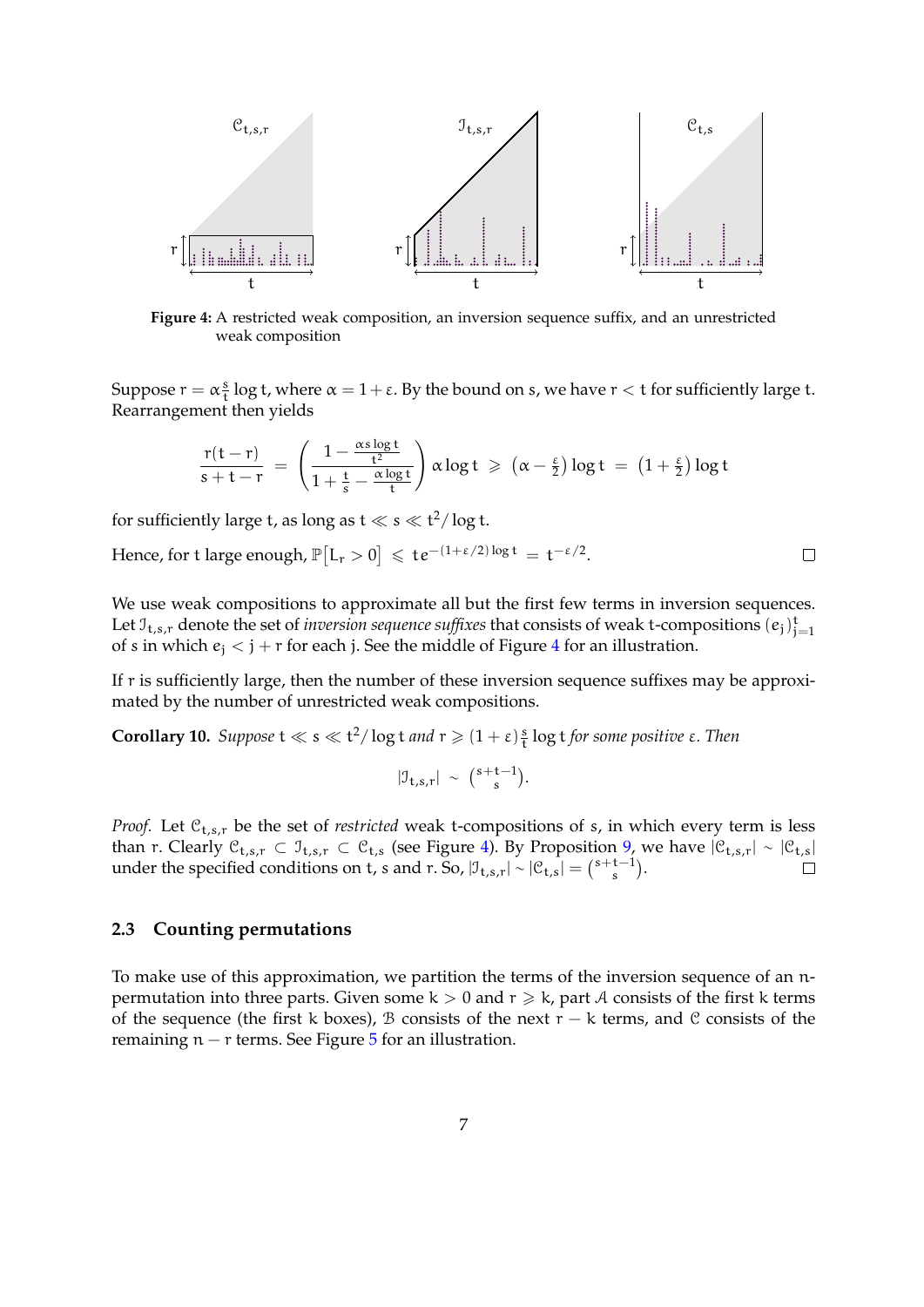<span id="page-7-1"></span>

**Figure 5:** The partitioning of inversion sequences

We use this tripartition as follows: Firstly, we place a specific pattern of length k in part A. Secondly, the value of r is chosen so that we can approximate the number of ways of filling part C by using Corollary [10.](#page-6-0) Finally, we sum over each possible way of placing balls in part B.

Suppose we decide to place exactly  $\ell$  balls in the first k boxes (part A) in some particular way. Let  $N_{n,m}^{k,\ell} = |J_{n-k,m-\ell,k}|$  be the number of ways of distributing an additional m $-\ell$  balls among the boxes in parts  $\beta$  and  $\beta$ .

Equivalently,  $N_{n,m}^{k,\ell}$  is the number of n-permutations with m inversions whose first k points form some particular permutation having  $\ell$  inversions. For example,  $N_{n,m}^{k,0}$  is the number of n-permutations with m inversions whose first k points are increasing. These have inversion sequences that begin with k zeros (the first k boxes are empty).

If  $B = \begin{pmatrix} r \\ 2 \end{pmatrix}$  $\binom{r}{2} - \binom{k}{2}$  denotes the total capacity of part B (boxes k + 1, . . . , r), and  $b_i = |\mathcal{I}_{r-k,i,k}|$  is the number of distinct ways of placing exactly i balls in these  $r - k$  boxes (for  $i = 0, \ldots, B$ ), then we can express  $N_{n,m}^{k,\ell}$  as follows:

<span id="page-7-2"></span>
$$
N_{n,m}^{k,\ell} = \sum_{i=0}^{B} b_i |J_{n-r,m-\ell-i,r}|,
$$
\n(1)

where we sum over the possible choices for the contents of part B.

We now approximate the terms in this sum by using Corollary [10.](#page-6-0)

<span id="page-7-0"></span>**Proposition 11.** If  $n \ll m \ll n^2/\log^2 n$  and  $r = \left\lceil \frac{2m}{n} \log n \right\rceil$ , then

$$
N_{n,m}^{k,\ell} \sim \sum_{i=0}^B b_i {m-i+n-r-1-\ell \choose n-r-1},
$$

*where*  $B = \binom{r}{2}$  $\binom{r}{2} - \binom{k}{2}$  and  $b_i = |\mathbb{J}_{r-k,i,k}|$ .

*Proof.* To use Corollary [10](#page-6-0) to approximate  $|\mathcal{I}_{n-r,m-\ell-i,r}|$  for any nonnegative  $\ell \leq \binom{k}{2}$  and  $i \leq B$ , we require the following three inequalities to hold for some  $\varepsilon > 0$ :

$$
r \, \geqslant \, (1+\epsilon) \frac{m - (\ell + i)}{n - r} \log (n - r) \quad \text{ and } \quad n - r \, \ll \, m - (\ell + i) \, \ll \, \frac{(n - r)^2}{\log (n - r)}.
$$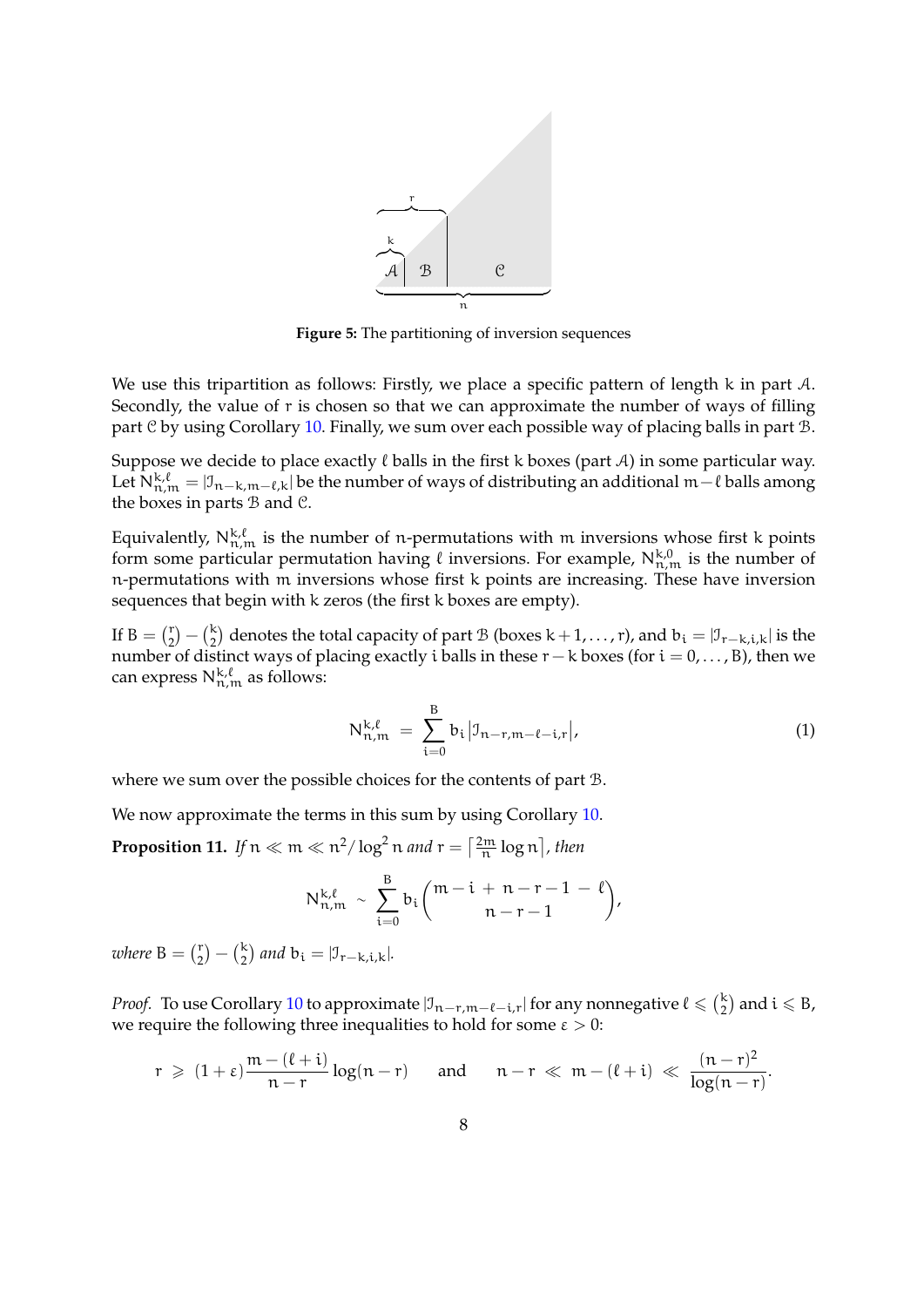Since  $m \ll n^2/\log n$ , we have  $r = \left\lceil \frac{2m}{n} \log n \right\rceil \ll n$ , and thus the first inequality is satisfied for sufficiently large n.

Similarly, the third inequality holds as a consequence of  $\mathfrak{m}\ll \mathfrak{n}^2/\log \mathfrak{n}$  and  $\mathfrak{r}\ll \mathfrak{n}.$ 

Finally, given that  $\mathfrak{m} \ll \mathfrak{n}^2/\log^2 \mathfrak{n}$ , we have

$$
r^2 = \left\lceil \frac{2m}{n} \log n \right\rceil^2 \ll \frac{2m \log n}{n} \frac{2n}{\log n} = 4m.
$$

Thus,  $m \gg \binom{r}{2}$  $\binom{r}{2}$ , which is the maximum possible value of  $\ell + i$ . Together with  $n \ll m$ , this is sufficient to ensure that the second inequality is satisfied.

The result then follows from [\(1\)](#page-7-2).

Note that the proof of this proposition requires  $m \ll n^2/\log^2 n$ . For faster-growing  $m$ , one or more of the three inequalities fails to hold, so Corollary [10](#page-6-0) cannot be applied.

Our final goal in this section is to compare values of  $N_{n,m}^{k,\ell}$  for different ranges of values for  $\ell$ . We make use of the following two simple results.

<span id="page-8-0"></span>**Proposition 12.** *If*  $x \ll y$ *, then* 

$$
\lim_{x \to \infty} {y \choose x} / {y - \delta \choose x} = \begin{cases} 1 & \text{if } \delta \ll y/x, \\ e^{\alpha} & \text{if } \delta \sim \alpha y/x, \text{ for any } \alpha > 0, \\ \infty & \text{if } \delta \gg y/x. \end{cases}
$$

*Proof.* By Stirling's approximation,

$$
\left(\frac{y}{x}\right) \Big/ \left(\frac{y-\delta}{x}\right) \; \sim \; \left(1 - \frac{x\delta}{(y-x)(y-\delta)}\right)^{y+\frac{1}{2}} \left(1 + \frac{\delta}{y-x-\delta}\right)^x \left(1 + \frac{x}{y-x-\delta}\right)^{\delta},
$$

from which the result can be seen to follow.

<span id="page-8-1"></span>**Proposition 13.** *Suppose that we have positive*  $a_i$ ,  $x_i$ ,  $y_i$  *for*  $i = 1, ..., n$  *and that there are* L, U *such that*  $L \le x_i/y_i \le U$  *for each i*. If  $X = \sum_{i=1}^n a_i x_i$  *and*  $Y = \sum_{i=1}^n a_i y_i$ *, then*  $L \le X/Y \le U$ *.* 

*Proof.*

$$
\text{YL} \ = \ \sum_{i=1}^n a_i y_i \text{L} \ \leqslant \ \sum_{i=1}^n a_i x_i \ = \ X \ = \ \sum_{i=1}^n a_i x_i \ \leqslant \ \sum_{i=1}^n a_i y_i \text{U} \ = \ \text{YU}.
$$

Recall that  $N_{n,m}^{k,\ell}$  is the number of n-permutations with m inversions whose first k points form some particular permutation having  $\ell$  inversions. The following proposition establishes the threshold for change in the asymptotic value of  $N_{n,m}^{k,\ell}$  for semi-sparse permutations in terms of the growth of  $\ell$  with respect to n and m.

 $\Box$ 

 $\Box$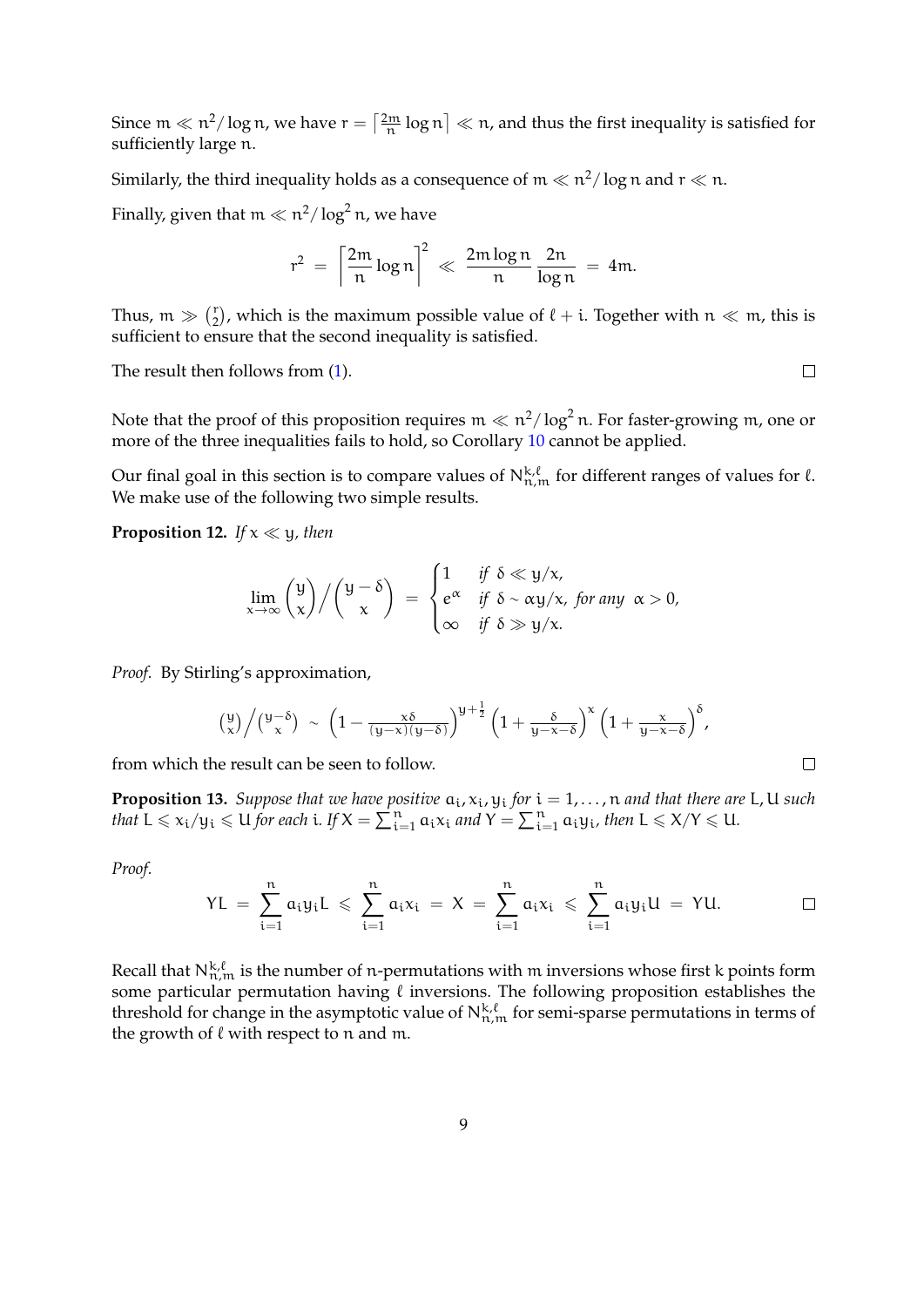<span id="page-9-0"></span> $\bf{Proposition~14.}$   $\emph{Suppose}$   ${\mathfrak n} \ll {\mathfrak m} \ll {\mathfrak n}^2/\log^2{\mathfrak n}.$  Then,

$$
N_{n,m}^{k,\ell} \sim N_{n,m}^{k,0}
$$
 if  $\ell \ll m/n$ ,  
\n
$$
N_{n,m}^{k,\ell} \sim e^{-\beta} N_{n,m}^{k,0}
$$
 if  $\ell \sim \beta m/n$ ,  
\n
$$
N_{n,m}^{k,\ell} \ll N_{n,m}^{k,0}
$$
 if  $\ell \gg m/n$ .

*Proof.* Suppose  $r \ll n$  and  $i \ll m$ . Then  $\frac{m-i+n-r-1}{n-r-1} \sim \frac{m}{n}$ . Set  $r = \left\lceil \frac{2m}{n} \log n \right\rceil$ .

Suppose  $\ell \ll m/n$ . Then, by Proposition [12,](#page-8-0) we have  $\binom{m-i+n-r-1-\ell}{n-r-1} \sim \binom{m-i+n-r-1}{n-r-1}$ , and so, by Propositions [11](#page-7-0) and [13,](#page-8-1)  $N_{n,m}^{k,\ell} \sim N_{n,m}^{k,0}$ .

Similarly, if  $\ell \sim \beta m/n$  then  $\binom{m-i+n-r-1-\ell}{n-r-1} \sim e^{-\beta} \binom{m-i+n-r-1}{n-r-1}$ , and thus  $N_{n,m}^{k,\ell} \sim e^{-\beta} N_{n,m}^{k,0}$ .

Finally, suppose  $\ell \gg m/n$ . Then, by Proposition [12,](#page-8-0)  $\binom{m-i+n-r-1-\ell}{n-r-1} \ll \binom{m-i+n-r-1}{n-r-1}$ . Hence, by Propositions [11](#page-7-0) and [13,](#page-8-1)  $N_{n,m}^{k,\ell} \ll N_{n,m}^{k,0}$ .

# <span id="page-9-1"></span>**3 Threshold for local uniformity**

We are now in a position to establish the threshold for local uniformity. First we prove that a semi-sparse permutation  $\sigma_{n,m}$  is indeed locally uniform. This is Theorem [1,](#page-2-0) which we restate here.

**Theorem [1.](#page-2-0)** Suppose  $n \ll m \ll n^2/\log^2 n$  and  $k \ll \sqrt{m/n}$ . Then, for any sequence of permutations  $(\tau_n)$  *with*  $|\tau_n| = k$  *and any sequence of positive integers*  $(j_n)$  *with*  $j_n \leq n + 1 - k$ *,* 

> $\mathbb{P}[\tau_n$  *occurs at position* j<sub>n</sub> in  $\sigma_{n,m}$   $] \sim \frac{1}{\nu}$  $\frac{1}{k!}$

*Proof.* Since  $|\tau_n| = k \ll \sqrt{m/n}$ , we have  $\text{inv}(\tau_n) \leq \binom{k}{2} \ll m/n$ . Therefore, by Proposition [14,](#page-9-0) we have  $N_{n,m}^{k,inv(\tau_n)} \sim N_{n,m}^{k,0}$ , and hence

$$
\mathbb{P}[\sigma_{n,m}[1,k] \text{ forms } \tau_n] \sim \mathbb{P}[\sigma_{n,m}[1,k] \text{ is increasing}],
$$

and this is true whatever sequence  $(\tau_n)$  is selected. Thus, asymptotically, every possible choice for the pattern formed by the first k points of  $\sigma_{n,m}$  is equally probable, and so

$$
\mathbb{P}[\tau_n \text{ occurs at position 1 in } \sigma_{n,m}] \sim \frac{1}{k!}
$$

.

The result then follows from the position independence of the distribution of consecutive patterns in  $\sigma_{n,m}$  (Proposition [8\)](#page-4-0).  $\Box$ 

We now consider the behaviour in the critical window. In order to do this we require tail bounds on the distribution of the number of inversions in a random n-permutation. We use  $\sigma_n$  to denote a permutation chosen uniformly from  $S_n$ .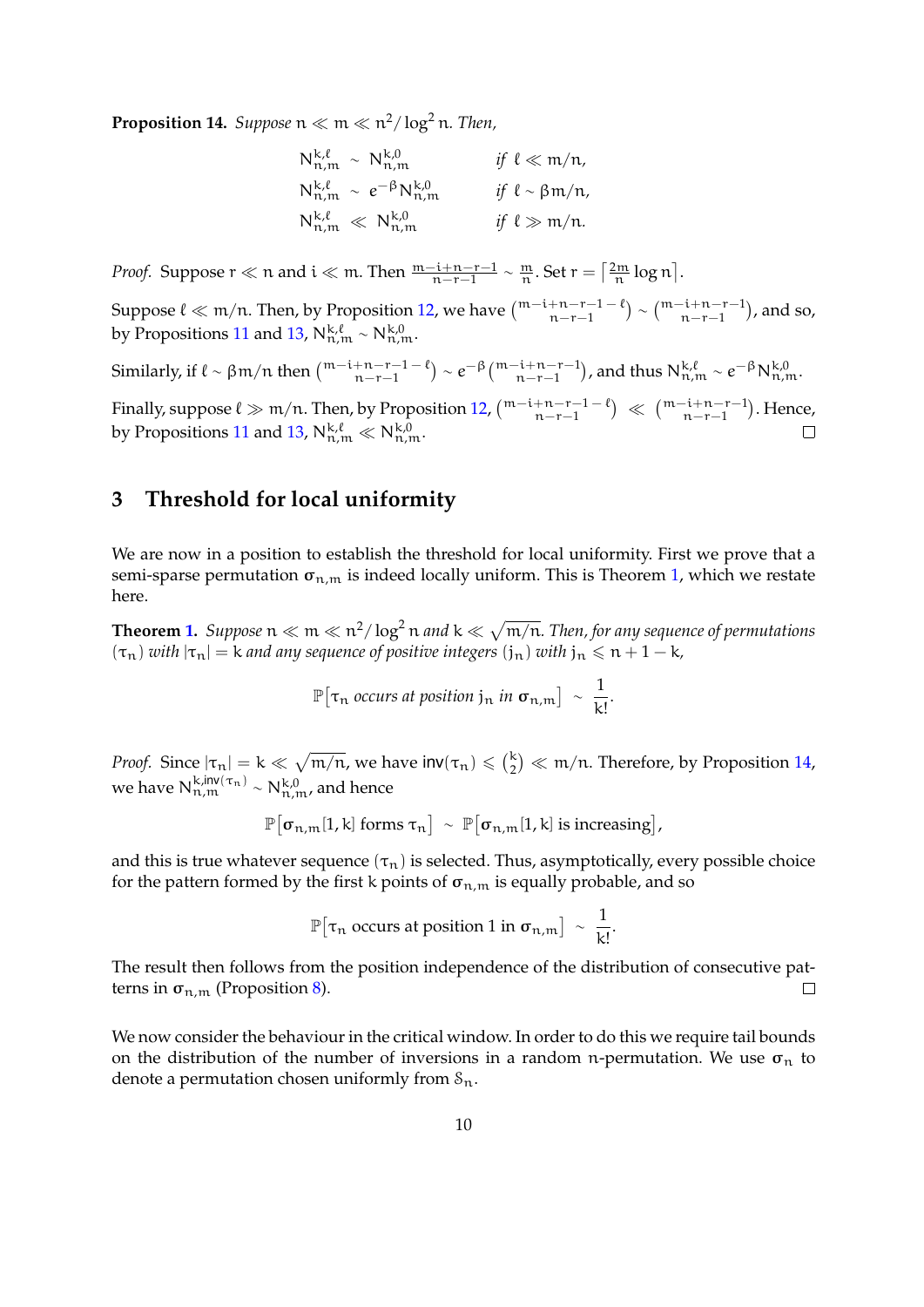<span id="page-10-1"></span>**Proposition 15.** *For any*  $\theta > 0$ *,* 

$$
\mathbb{P}\big[\big|\rho_{\text{inv}}(\sigma_n)-\tfrac{1}{2}\big| > \theta\big] < 2e^{-\theta^2 n}.
$$

*Proof.* We apply Hoeffding's inequality, which states that if  $X_1, \ldots, X_n$  are independent random variables such that  $0 \leq X_i \leq u_i$  for all i, and  $S_n = \sum_{i=1}^n X_i$ , then

$$
\mathbb{P}\big[ \big| S_n - \mathbb{E}[S_n] \big| \, > \, t \big] \, < \, 2\, exp\bigg( - \frac{2\, t^2}{\sum_{i=1}^n u_i^2} \bigg) \, .
$$

Now, as illustrated by the balls-in-boxes model,  $\mathsf{inv}(\sigma_n) \sim \sum_{i=1}^n \mathsf{Unif}[0,i-1]$ , the sum of  $n$ independent discrete uniform random variables, so we can set  $u_i = i - 1$ , yielding

$$
\sum_{i=1}^{n} u_i^2 = \frac{(2n-1)n(n-1)}{6},
$$

which does not exceed  $\frac{2}{n} \binom{n}{2}^2$ , from which the result follows directly.

In the critical window, where k ~  $\alpha\sqrt{m/n}$ , the asymptotic probability of a particular consecutive pattern depends (only) on its inversion density.

**Theorem [2.](#page-2-1)** Suppose  $n \ll m \ll n^2/\log^2 n$  and  $k \sim \alpha \sqrt{m/n}$  for some  $\alpha > 0$ . Fix  $\rho \in [0,1]$ . Then, *for any sequence of permutations*  $(\tau_n)$  *with*  $|\tau_n| = k$  *and*  $\rho_{inv}(\tau_n) \sim \rho$ *, and any sequence of positive integers*  $(j_n)$  *with*  $j_n \leq n + 1 - k$ *,* 

$$
\mathbb{P}[\tau_n \text{ occurs at position } j_n \text{ in } \sigma_{n,m}] \sim e^{(1-2\rho)\alpha^2/4} \frac{1}{k!}
$$

*Proof.* Since  $|\tau_n| = k \sim \alpha \sqrt{m/n}$  and  $inv(\tau_n) \sim \rho(\frac{k}{2})$ , we have  $inv(\tau_n) \sim \frac{\rho \alpha^2 m}{2n}$  $\frac{\alpha - m}{2n}$ . Therefore, by Proposition [14,](#page-9-0) we have  $N_{n,m}^{k,inv(\tau_n)} \sim e^{-\rho \alpha^2/2} N_{n,m}^{k,0}$ , and hence

<span id="page-10-0"></span>
$$
\mathbb{P}[\sigma_{n,m}[1,k] \text{ forms } \tau_n] \sim e^{-\rho \alpha^2/2} \mathbb{P}[\sigma_{n,m}[1,k] \text{ is increasing}]. \tag{2}
$$

.

Now clearly, for any given k, we have  $\sum_{\varphi \in [0,1]} \mathbb{P} \big[ \rho_{\mathsf{inv}}(\sigma_{n,m}[1,k]) = \varphi \big] = 1$ , where the sum should be understood to be over the finite set of possible inversion densities of k-permutations. Equivalently,

$$
\sum_{\phi \in [0,1]} \left| \mathcal{S}_{k,\phi\left(\frac{k}{2}\right)} \right| \mathbb{P}\big[\sigma_{n,m}[1,k] \text{ forms } \pi^\phi_k \big] \; = \; 1,
$$

where, for each valid value of  $\varphi$ , we choose  $\pi_k^{\varphi}$  to be some k-permutation with inversion density exactly  $\varphi$ .

There are exactly k!  $\mathbb{P}\big[\rho_\mathsf{inv}(\sigma_\mathsf{k})=\phi\big]$  permutations of length k with inversion density  $\phi$ . So,

$$
k! \sum_{\phi \in [0,1]} \mathbb{P}\big[\rho_\text{inv}(\sigma_k) = \phi\big] \, \mathbb{P}\big[\sigma_{n,m}[1,k] \text{ forms } \pi^\phi_k\big] \; = \; 1.
$$

 $\Box$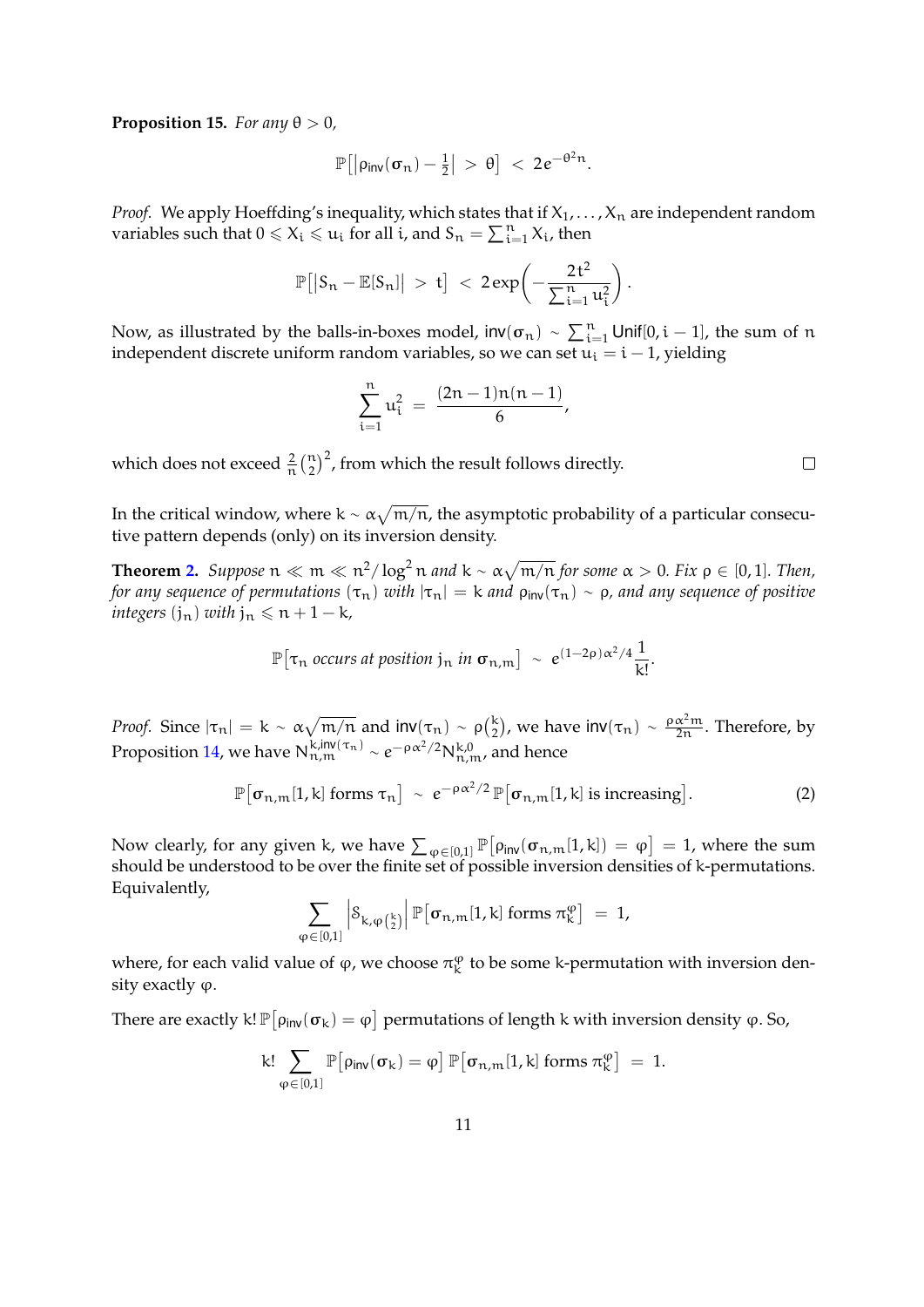Now, in an analogous manner to  $(2)$ , for every valid  $\varphi$  we have

$$
\mathbb{P}[\sigma_{n,m}[1,k] \text{ forms } \pi_k^{\varphi}] \sim e^{-\varphi \alpha^2/2} \mathbb{P}[\sigma_{n,m}[1,k] \text{ is increasing}],
$$

where we take limits over those n for which  $\varphi\left(\frac{k}{2}\right) \in \mathbb{N}$ . Thus,

<span id="page-11-0"></span>
$$
\mathsf{k}!\,\mathbb{P}\big[\sigma_{\mathsf{n},\mathsf{m}}[1,\mathsf{k}]\text{ is increasing}\big]\sum_{\varphi\in[0,1]}\mathbb{P}\big[\rho_{\mathsf{inv}}(\sigma_{\mathsf{k}})=\varphi\big]e^{-\varphi\,\alpha^2/2}\,\sim\,1.\tag{3}
$$

We now make use of our tail bounds for the inversion density. By Proposition [15,](#page-10-1)

$$
\mathbb{P}\big[\big|\rho_{\text{inv}}(\sigma_k)-\tfrac{1}{2}\big|~>~k^{-1/4}\big]~<~2\hspace{.05cm}e^{-\sqrt{k}},
$$

and  $e^{-\varphi\alpha^2/2}$  is no greater than 1 for any  $\varphi$ . So the contribution to the sum in [\(3\)](#page-11-0) from inversion densities that differ from  $\frac{1}{2}$  by more than k<sup>-1/4</sup> is less than 2e<sup>- $\sqrt{k}$ </sup>, which tends to zero.

On the other hand, the remaining contribution to the sum (from inversion densities close to  $\frac{1}{2}$ ) lies between √

$$
(1-2e^{-\sqrt{k}})e^{-(1+k^{-1/4})\alpha^2/4}
$$
 and  $e^{-(1-k^{-1/4})\alpha^2/4}$ ,

and so tends to  $e^{-\alpha^2/4}$ . Thus, k!  $\mathbb{P}\big[\boldsymbol{\sigma}_{\text{n},\text{m}}[1,\textsf{k}]$  is increasing $\big]\sim e^{\alpha^2/4}.$ 

Applying [\(2\)](#page-10-0) then yields

$$
\mathbb{P}[\tau_n \text{ occurs at position 1 in } \sigma_{n,m}] \sim e^{(1-2\rho)\alpha^2/4} \frac{1}{k!},
$$

and the result follows from the position independence of the distribution of consecutive patterns in  $\sigma_{n,m}$  (Proposition [8\)](#page-4-0).  $\Box$ 

Any larger subpermutation with a sufficient number of inversions almost never occurs.

**Theorem [3.](#page-2-2)** Suppose  $n \ll m \ll n^2/\log^2 n$  and  $k \gg \sqrt{m/n}$ . Suppose  $m/nk^2 \ll \rho \leq 1$ . Then, *for any sequence of permutations*  $(\tau_n)$  *with*  $|\tau_n| = k$  *and*  $\rho_{\text{inv}}(\tau_n) \sim \rho$ *, and any sequence of positive integers*  $(i_n)$  *with*  $j_n \leq n + 1 - k$ *,* 

$$
\mathbb{P}[\tau_n \text{ occurs at position } j_n \text{ in } \sigma_{n,m}] \ll \mathbb{P}[\sigma_{n,m}[j_n, j_n + k - 1] \text{ is increasing}].
$$

*Proof.* Since  $|\tau_n| = k \gg \sqrt{m/n}$  and  $inv(\tau_n) \sim \rho(\frac{k}{2})$ , with  $\rho \gg m/nk^2$ , we have  $inv(\tau_n) \gg m/n$ . 2 Therefore, by Proposition [14,](#page-9-0) we have  $N_{n,m}^{k,inv(\tau_n)} \ll N_{n,m}^{k,0}$ , and hence

$$
\mathbb{P}\big[\sigma_{n,m}[1,k] \text{ forms } \tau_n\big] \ll \mathbb{P}\big[\sigma_{n,m}[1,k] \text{ is increasing}\big].
$$

The result then follows from the position independence of the distribution of consecutive patterns in  $\sigma_{n,m}$  (Proposition [8\)](#page-4-0).  $\Box$ 

Theorems [1,](#page-2-0) [2](#page-2-1) and [3](#page-2-2) thus reveal the existence of a threshold at  $k = \sqrt{m/n}$  for the uniform distribution of consecutive k-subpermutations of semi-sparse  $\sigma_{n,m}$ .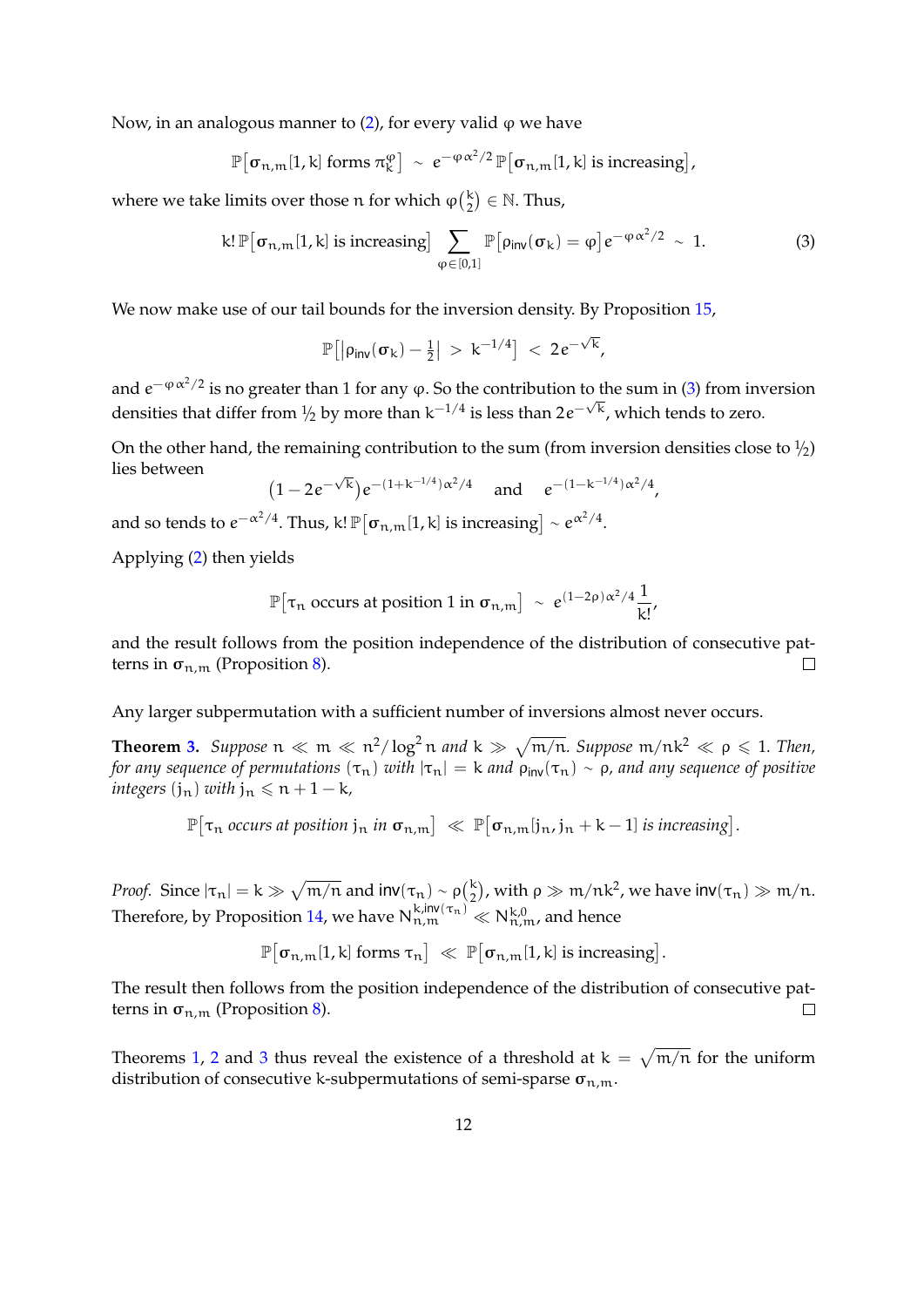<span id="page-12-1"></span>

**Figure 6:** Permutations built by adjoining new initial and final points, together with their nonstandard inversion sequences

### <span id="page-12-0"></span>**4 Threshold for inversions**

We now turn our attention to the uniformity of *inversions*: How close do indices i and j need to be for i, j to be as likely to form an inversion in  $\sigma_{n,m}$  as not? We begin with some counting.

Suppose  $\pi$  is a (k – 1)-permutation. Let us consider how new first and last points may be adjoined to  $\pi$  so that the resulting permutation has exactly  $\ell$  more inversions than π. Specifically, we want to determine how many distinct ways there are to construct a  $(k + 1)$ -permutation τ such that τ[2, k] forms π and  $inv(τ) - inv(π) = \ell$ . The answer depends on k and  $\ell$ , and on whether or not  $\tau(1)\tau(k+1)$  forms an inversion. It doesn't depend on any other properties of  $\pi$ or τ.

Suppose  $0 \le \ell \le k - 1$ . In this case,  $inv(\tau) - inv(\pi) = \ell$  precisely when  $\tau(k + 1) - \tau(1) = k - \ell$ . For example, on the left of Figure [6,](#page-12-1) we have  $\tau(9) - \tau(1) = 3$  with  $k = 8$  and  $\ell = 5$ . Note that  $\tau(1)\tau(k+1)$  does not form an inversion. In this case it is readily checked that there are exactly  $\ell + 1$  distinct ways to construct an appropriate  $\tau$  from any given  $\pi$ , adding  $\ell$  inversions.

On the other hand, if  $k \le \ell \le 2k-1$ , then  $inv(\tau) - inv(\pi) = \ell$  whenever  $\tau(1) - \tau(k+1) = \ell+1-k$ . For example, on the right of Figure [6,](#page-12-1) we have  $\tau(1) - \tau(9) = 2$  with k = 8 and  $\ell = 9$ . Note that, in this case,  $\tau(1)\tau(k + 1)$  does form an inversion. It can be seen that there are exactly  $2k - \ell$ distinct ways to build a suitable  $\tau$  from any given  $(k - 1)$ -permutation  $\pi$ , adding  $\ell$  inversions.

We use nonstandard inversion sequences to represent permutations built this way, reflecting how they are constructed. Specifically, we represent a  $(k + 1)$ -permutation τ constructed from a  $(k-1)$ -permutation  $\pi$  by a sequence  $(e_j)_{j=1}^{k+1}$ , where the first  $k-1$  terms form the standard inversion sequence for  $\pi$ , so

 $e_j = |{i : 1 \le i < j \text{ and } \tau(i+1) > \tau(j+1)}|$ 

for  $1 \le j \le k - 1$ , and the final two terms are given by

$$
e_k = |\{i : 2 \leq i \leq k \text{ and } \tau(1) > \tau(i)\}|,
$$
  

$$
e_{k+1} = |\{i : 1 \leq i < k+1 \text{ and } \tau(i) > \tau(k+1)\}|,
$$

recording the number of inversions created by adjoining the new initial and final points, re-spectively. See Figure [6](#page-12-1) for two examples. Note that we still have  $e_i < j$  for each j.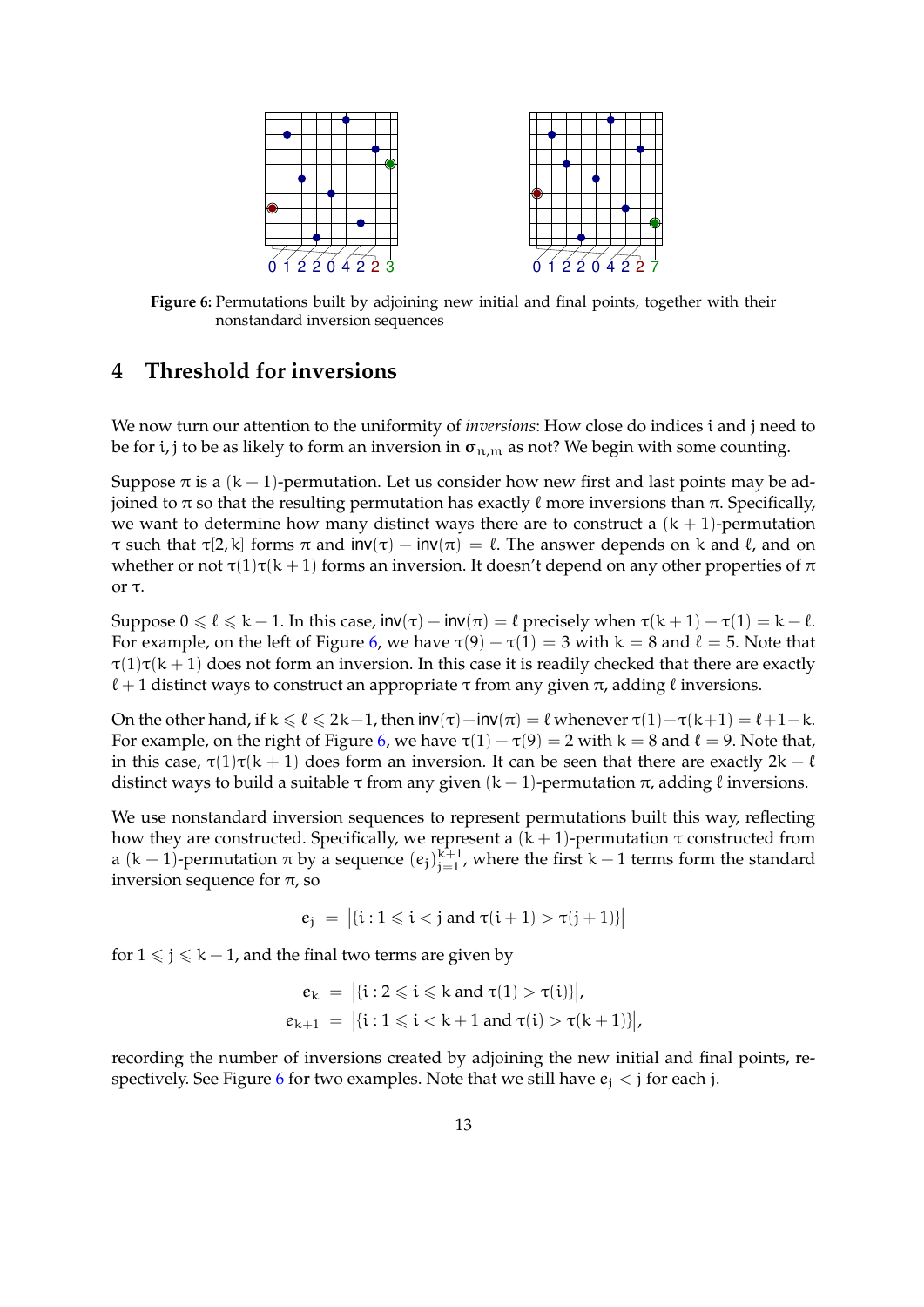<span id="page-13-0"></span>

**Figure 7:** The partitioning of modified inversion sequences

We now construct a modified inversion sequence for each n-permutation  $\sigma$ , in which the first  $k + 1$  terms form the nonstandard inversion sequence for  $\sigma[1, k + 1]$  and subsequent terms are standard. Thus, the kth and  $(k + 1)$ th terms record the number of inversions created by adjoining  $σ(1)$  and  $σ(k+1)$  to  $σ[2, k]$ .

As before, for a given  $r \ge k$ , we partition the terms (or boxes) of modified inversion sequences into three parts (see Figure [7\)](#page-13-0). Let  $A = \begin{pmatrix} r \\ 2 \end{pmatrix}$  $\binom{r}{2}$  – (2k – 1) be the total capacity of parts A and B excluding the "special" boxes k and  $k + 1$ . That is, A is the capacity of boxes  $1, \ldots, k - 1$  and  $k + 2, \ldots, r$ . Now, for each  $i = 0, \ldots, A$ , let  $a_i$  be the number of distinct ways of placing exactly i balls in these  $r - 2$  boxes.

Then the number of n-permutations  $\sigma$  with m inversions in which  $\sigma(1) < \sigma(k+1)$  is given by

<span id="page-13-1"></span>
$$
N_{n,m}^{k,\lambda} = \sum_{i=0}^{A} a_i \sum_{\ell=0}^{k-1} (\ell+1) |J_{n-r,m-\ell-i,r}|,
$$
 (4)

where  $\ell + 1$  is the number of ways of choosing  $\sigma(1)$  and  $\sigma(k + 1)$ , or equivalently the contents of boxes k and  $k + 1$ , so as to contribute  $\ell$  inversions.

Similarly, the number of n-permutations σ with m inversions in which σ(1) and σ(k + 1) form an inversion is given by

<span id="page-13-2"></span>
$$
N_{n,m}^{k} = \sum_{i=0}^{A} a_i \sum_{\ell=k}^{2k-1} (2k - \ell) |J_{n-r,m-\ell-i,r}|
$$
  
= 
$$
\sum_{i=0}^{A} a_i \sum_{\ell=0}^{k-1} (\ell+1) |J_{n-r,m-\ell-i-(2k-2\ell-1),r}|,
$$
 (5)

where the second expression results from the change of variable  $\ell = 2k - 1 - \ell$ .

As we did in Proposition [11,](#page-7-0) we now use Corollary [10](#page-6-0) to approximate the terms of these sums.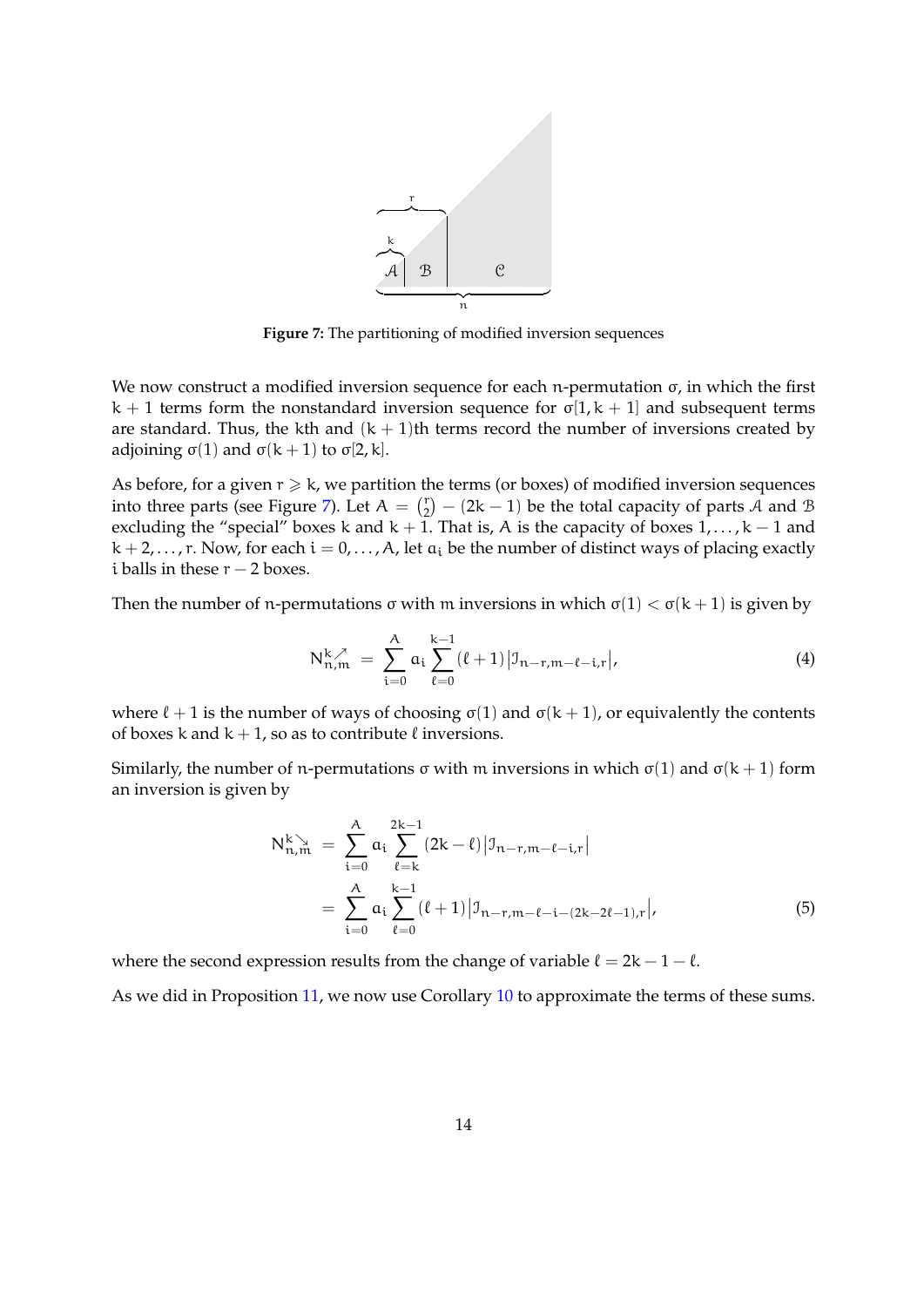<span id="page-14-0"></span>**Proposition 16.** If  $n \ll m \ll n^2/\log^2 n$  and  $r = \left\lceil \frac{2m}{n} \log n \right\rceil$ , then

$$
\begin{aligned} N_{n,m}^{k,\nearrow} &\sim \sum_{i=0}^{A} a_i \sum_{\ell=0}^{k-1} (\ell+1) \binom{m-\ell-i+n-r-1}{n-r-1}, \\ N_{n,m}^{k,\searrow} &\sim \sum_{i=0}^{A} a_i \sum_{\ell=0}^{k-1} (\ell+1) \binom{m-\ell-i+n-r-1-(2k-2\ell-1)}{n-r-1}, \end{aligned}
$$

*where*  $A = \begin{pmatrix} r \\ 2 \end{pmatrix}$  $\binom{r}{2}$  – (2k – 1) and  $a_i$  is as defined above.

*Proof.* Reasoning almost identical to that in Proposition [11](#page-7-0) shows that the choice of r and the bounds on n and m are sufficient to ensure that Corollary [10](#page-6-0) can be used to approximate  $|\mathcal{I}_{n-r,m-\ell-i,r}|$  and  $|\mathcal{I}_{n-r,m-\ell-i-(2k-2\ell-1),r}|$  for any nonnegative  $i \leq A$  and  $\ell < k$ . The result then follows from  $(4)$  and  $(5)$ .  $\Box$ 

Using these approximations, we can now exhibit a threshold at  $k = m/n$  for the uniformity of inversions.

**Theorem [4.](#page-2-3)** Suppose  $n \ll m \ll n^2/\log^2 n$  and  $(j_n)$  is any sequence of positive integers such that  $j_n \leq n - k$ *. Then,* 

$$
\lim_{n\to\infty}\mathbb{P}[\sigma_{n,m}(j_n) > \sigma_{n,m}(j_n+k)] = \begin{cases} \frac{1}{2} & \text{if } k \ll m/n, \\ 0 & \text{if } k \gg m/n. \end{cases}
$$

*Proof.* We compare  $N_{n,m}^{k}$  against  $N_{n,m}^{k}$ .

As long as  $r \ll n$  and  $\ell < k$ , by Proposition [12,](#page-8-0)

$$
\lim_{n\to\infty}{\big(^{m-\ell-i+n-r-1} \atop n-r-1}(2k-2\ell-1)\big)}/\big({^{m-\ell-i+n-r-1}}\big) \, = \, \begin{cases} 1 & \text{if } k \ll m/n, \\ 0 & \text{if } k \gg m/n. \end{cases}
$$

Set  $r = \left\lceil \frac{2m}{n} \log n \right\rceil$ . If k ≪ m/n, then by Propositions [16](#page-14-0) and [13,](#page-8-1) we have  $N_{n,m}^{k} \sim N_{n,m}^{k}$ , and so  $\mathbb{P}\big[\sigma_{\mathfrak{n},\mathfrak{m}}(1) > \sigma_{\mathfrak{n},\mathfrak{m}}(\mathsf{k}+1)\big] \sim \mathbb{P}\big[\sigma_{\mathfrak{n},\mathfrak{m}}(1) < \sigma_{\mathfrak{n},\mathfrak{m}}(\mathsf{k}+1)\big] \sim \frac{1}{2}$  $\frac{1}{2}$ .

On the other hand, if  $k\gg m/n$ , then  $N_{n,m}^{k}\ll N_{n,m}^{k,\lambda}$ , and so  $\mathbb{P}\big[\sigma_{n,m}(1)<\sigma_{n,m}(k+1)\big]\sim 1.$ 

The result then follows from the position independence of the distribution of consecutive patterns in  $\sigma_{n,m}$  (Proposition [8\)](#page-4-0).  $\Box$ 

In the critical window, we have the following behaviour.

**Theorem [5.](#page-3-0)** Suppose  $n \ll m \ll n^2/\log^2 n$  and  $k \sim \alpha m/n$  for some  $\alpha > 0$ . Then, for any sequence of *positive integers*  $(j_n)$  *with*  $j_n \leq n - k$ *,* 

$$
\lim_{n\to\infty}\mathbb{P}\big[\sigma_{n,m}(j_n)>\sigma_{n,m}(j_n+k)\big] \;=\; \frac{e^{\alpha}(\alpha-1)+1}{(e^{\alpha}-1)^2}\;<\; \frac{1}{2}.
$$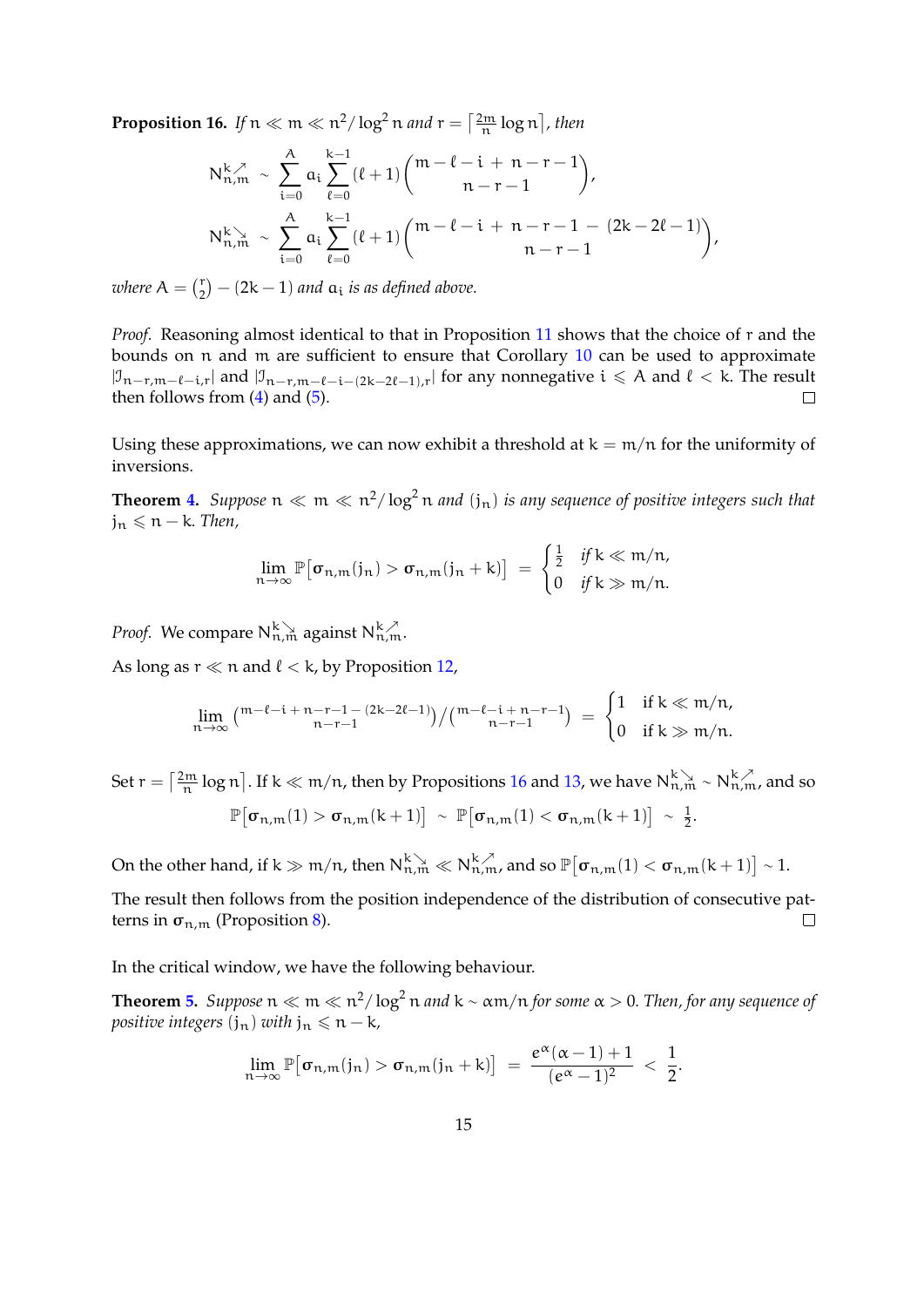*Proof.* It can be checked (using a computer algebra package or otherwise) that

$$
S_{\ell} = \sum_{\ell=0}^{k-1} (\ell+1) {\binom{y-\ell}{x}} = \frac{(y+1)(y+2) {\binom{y}{x}} - (y+1-k) (y+2+xk+k) {\binom{y-k}{x}}}{(x+1)(x+2)},
$$

and

$$
\begin{aligned} S_{\searrow} &= \sum_{\ell=0}^{k-1} (\ell+1) \binom{y-\ell-(2k-2\ell-1)}{x} \\ &= \frac{(y-x-2k)(y+1-x-2k) \binom{y+1-2k}{x} - (y+1-x-k) (y-xk-x-3k) \binom{y+1-k}{x}}{(x+1)(x+2)} . \end{aligned}
$$

Thus, if  $k \sim \alpha y/x$  and  $x \ll y$ , then by Proposition [12,](#page-8-0)

$$
S_{\nearrow} \sim \frac{y^2}{x^2} {y \choose x} (1 - (1 + \alpha)e^{-\alpha}),
$$
  
\n
$$
S_{\searrow} \sim \frac{y^2}{x^2} {y \choose x} (e^{-2\alpha} - (1 - \alpha)e^{-\alpha}).
$$

So, if we let  $x = n - r - 1$  and  $y = m - i + x$ , by Propositions [16](#page-14-0) and [13](#page-8-1) we have the following for  $p_\alpha = \mathbb{P}[\sigma_{n,m}(1) > \sigma_{n,m}(k+1)]$ , the probability that 1, k + 1 forms an inversion in  $\sigma_{n,m}$ :

$$
\mathfrak{p}_\alpha\,=\,\frac{N^k_{n,m}}{N^k_{n,m}\,+\,N^k_{n,m}}\,\sim\,\frac{e^{-2\alpha}-(1-\alpha)e^{-\alpha}}{1-(1+\alpha)e^{-\alpha}\,+\,e^{-2\alpha}-(1-\alpha)e^{-\alpha}}\,=\,\frac{e^\alpha(\alpha-1)+1}{(e^\alpha-1)^2}.
$$

For  $\alpha > 0$ , this probability decreases as  $\alpha$  increases, since

$$
\frac{d p_\alpha}{d\alpha}\ =\ -\frac{e^\alpha\,(e^\alpha(\alpha-2)+\alpha+2)}{(e^\alpha-1)^3}
$$

and

$$
e^{\alpha}(\alpha-2)+\alpha+2 ~=~ \sum_{n\geqslant 3}(n-2)\alpha^n/n!,
$$

each term in the Taylor expansion being positive. Thus, for positive  $\alpha$ , we have  $p_{\alpha} < \frac{1}{2}$  $\frac{1}{2}$ , since  $\lim_{\alpha\to 0} \operatorname{\mathfrak{p}}_\alpha = \frac{1}{2}$  $rac{1}{2}$ .

The result then follows from the position independence of the distribution of consecutive patterns in  $\sigma_{n,m}$  (Proposition [8\)](#page-4-0).  $\Box$ 

#### **Acknowledgements**

The catalyst for this work was a brief conversation with Jakub Sliačan at the 26th British Combinatorial Conference in July 2017 at the University of Strathclyde in Glasgow. I am also grateful to Thomas Selig for acting as a sounding-board for some of my initial ideas on this and related topics. *Mathematica* [\[10\]](#page-16-9) was used for experimentation and algebraic manipulation.

*Soli Deo gloria!*